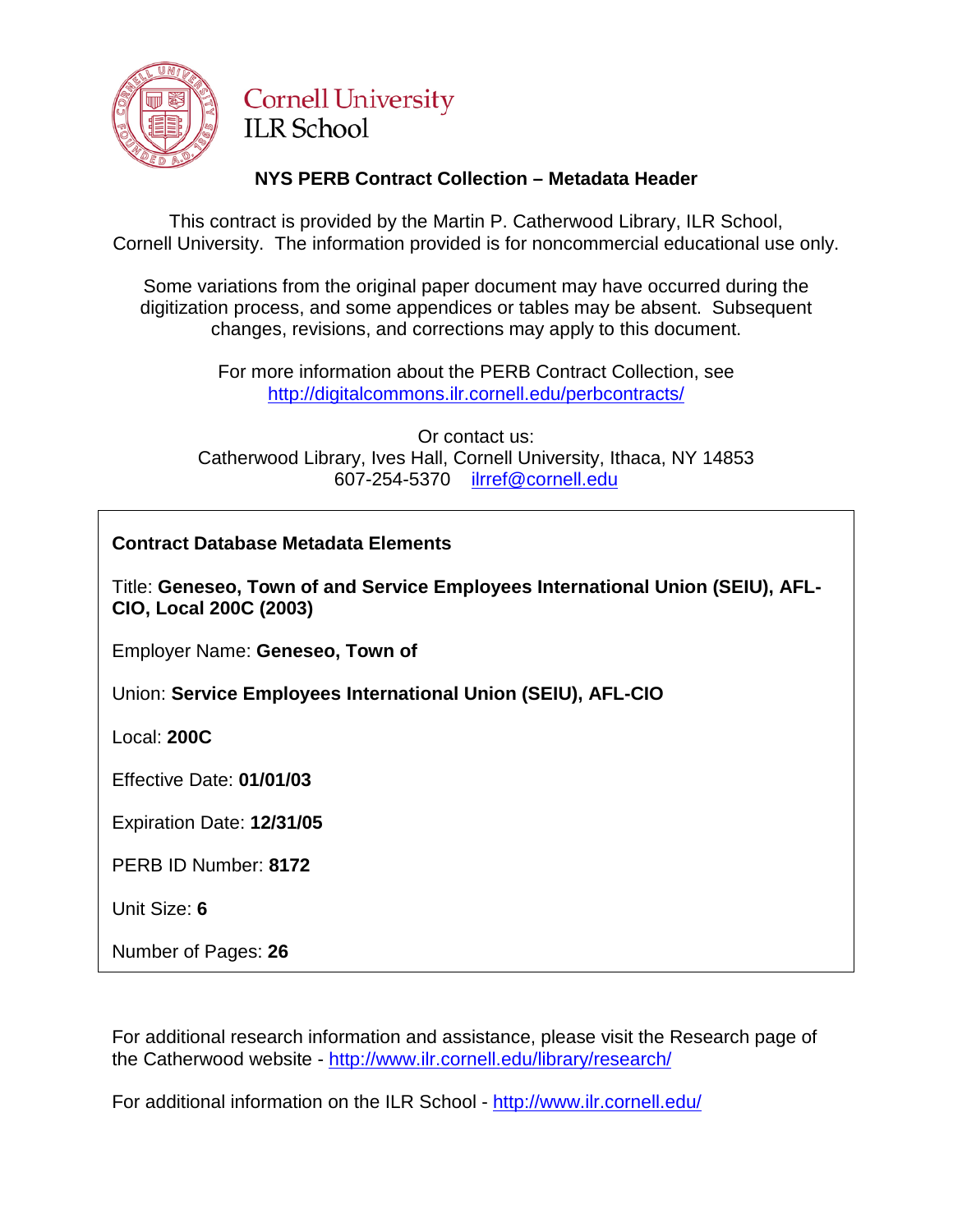

 $BC$  $8172$ 

Agreement between

# **Local 200-C**

Service Employees International Union AFL-CIO

**and** 

**Town of Geneseo** 

**Effective January 1,2003 through December 31,2005** 



**MAY** 0 3 2004

**NYS PUBLIC EMPLOYMENT RELATlONS BOARD** 

6 Employers Covered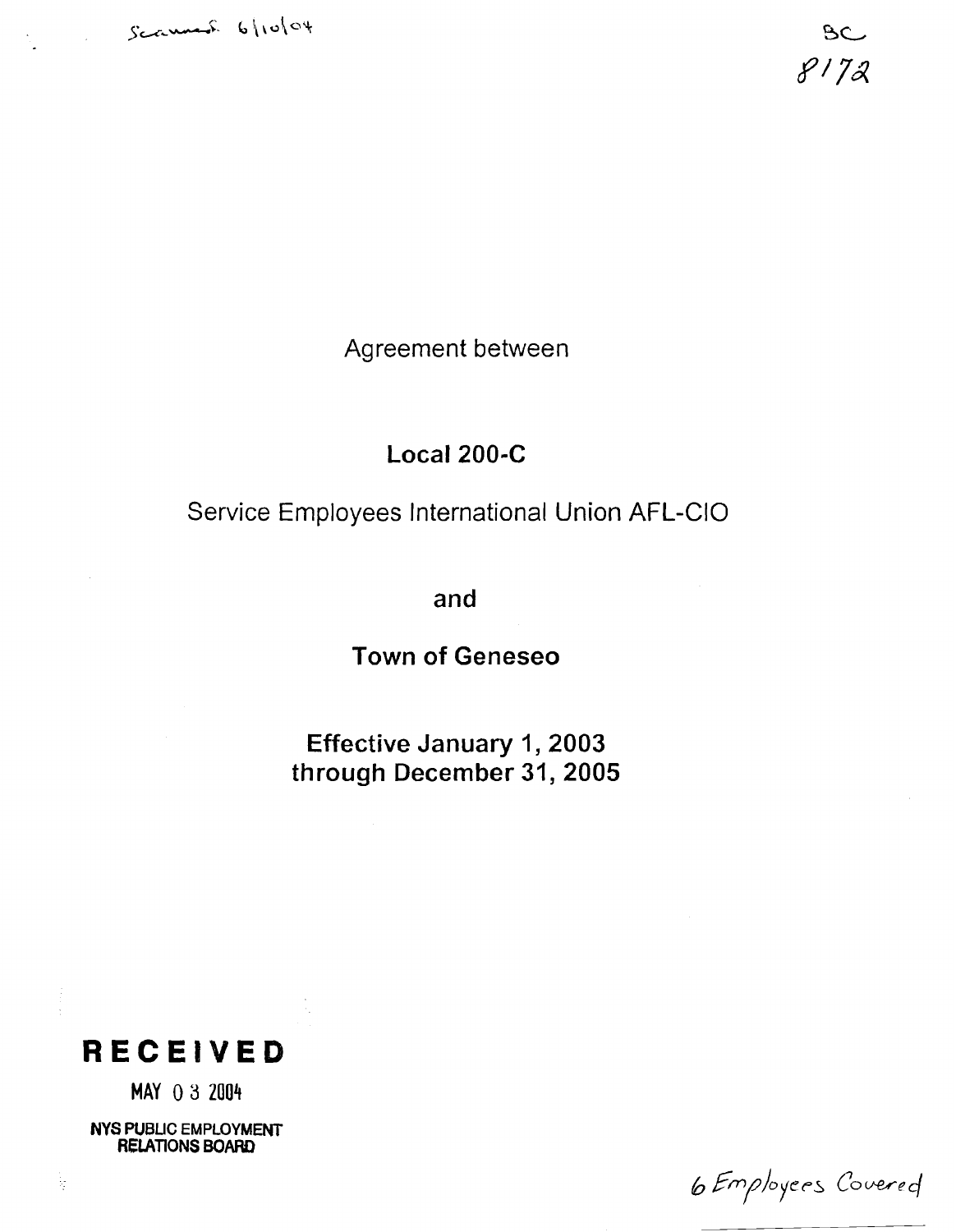# **TABLE OF CONTENTS**

 $\frac{1}{\sqrt{2}}$  ,  $\frac{1}{\sqrt{2}}$ 

| ARTICLE 1 RECOGNITION                               | 3              |
|-----------------------------------------------------|----------------|
| ARTICLE 2 UNION SECURITY AND CHECKOFF               | 3              |
| ARTICLE 3 MANAGEMENT SECURITY                       | 4              |
| ARTICLE 4 MANAGEMENT RIGHTS                         | 5              |
| ARTICLE 5 SPECIAL MEETINGS                          | 5              |
| ARTICLE 6 UNION STEWARDS                            | 5              |
| <b>ARTICLE 7 DISCIPLINE</b>                         | 6              |
| ARTICLE 8 GRIEVANCE PROCEDURE                       | $\overline{7}$ |
| ARTICLE 9 RIGHTS OF EMPLOYEES                       | 8              |
| <b>ARTICLE 10 SENIORITY</b>                         | 9              |
| ARTICLE 11 LAYOFF AND RECALL                        | 10             |
| ARTICLE 12 WORKING HOURS                            | 11             |
| <b>ARTICLE 13 OVERTIME</b>                          | 11             |
| <b>ARTICLE 14 WAGES</b>                             | 13             |
| <b>ARTICLE 15 VACATIONS</b>                         | 13             |
| <b>ARTICLE 16 HOLIDAYS</b>                          | 14             |
| <b>ARTICLE 17 SICK LEAVE</b>                        | 14             |
| ARTICLE 18 HEALTH INSURANCE AND RETIREMENT BENEFITS | 16             |
| ARTICLE 19 AUTHORIZED LEAVE                         | 16             |
| ARTICLE 20 SAFETY                                   | 17             |
| <b>ARTICLE 21 BULLETIN BOARDS</b>                   | 17             |
| <b>ARTICLE 22 DISCRIMINATION</b>                    | 18             |
| ARTICLE 23 TRAVEL ALLOWANCES                        | 18             |
| <b>ARTICLE 24 MEETING TIME</b>                      | 19             |
| <b>ARTICLE 25 SEVERABILITY</b>                      | 19             |
| ARTICLE 26 LEGISLATIVE APPROVAL                     | 19             |
| ARTICLE 27 TERM OF AGREEMENT                        | 19             |
| <b>APPENDIX A</b>                                   | 21             |
| <b>APPENDIX B</b>                                   | 22             |

 $\sim 10^7$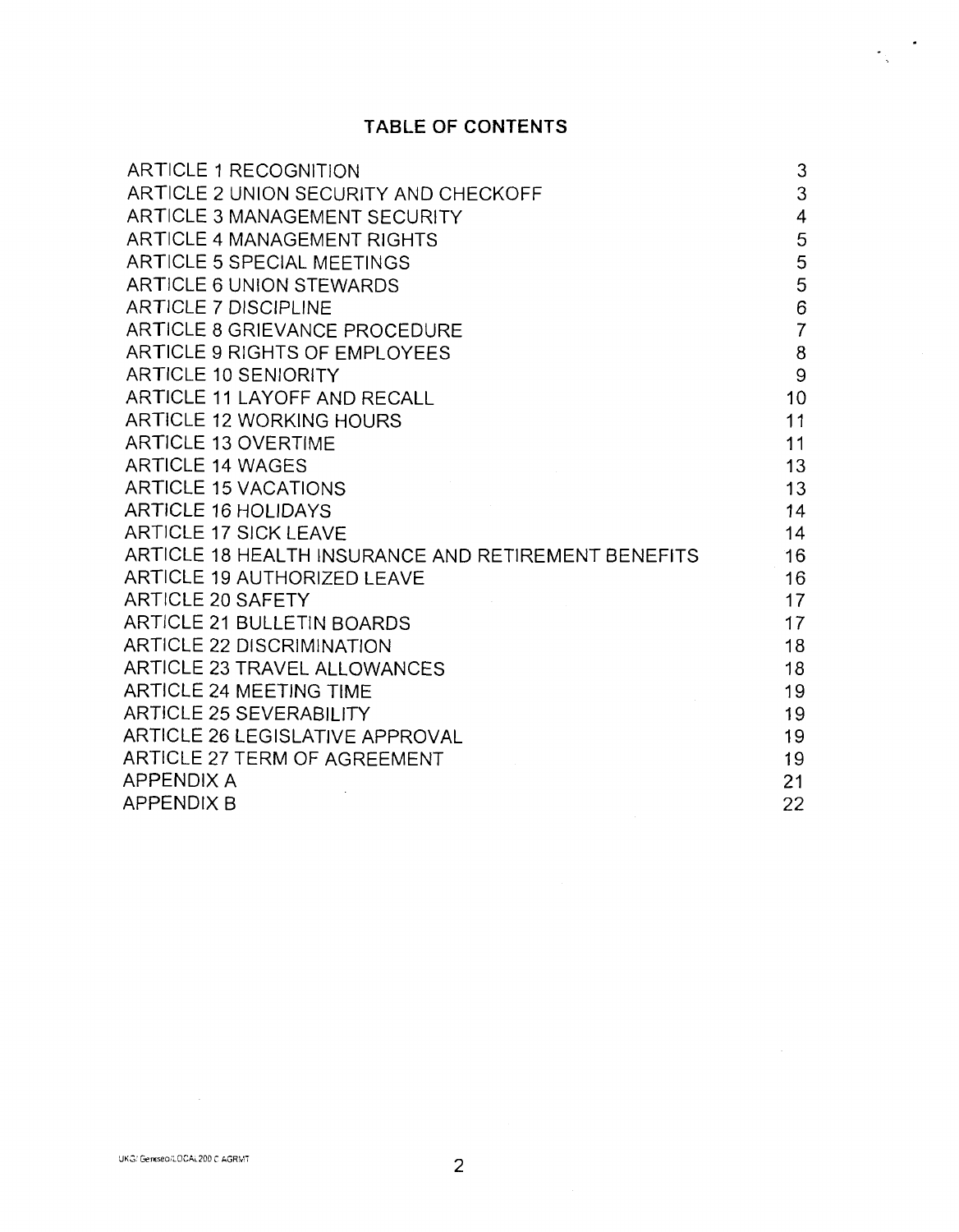This Agreement is between the Town of Geneseo, hereinafter referred to as the Town, and SERVICE EMPLOYEES INTERNATIONAL UNION, AFL-CIO, LOCAL 200-C, hereinafter referred to as the Union.

It is the intent and purpose of this Agreement to assure a sound and mutually-beneficial working and economic relationship between the parties hereto, to provide an orderly and peaceful means of resolving misunderstandings or differences which may arise, and to set forth herein the basic and full Agreement between the parties concerning rates of pay, wages, hours of employment, and other terms and conditions of employment.

The use of the male or female gender of nouns or pronouns in this Agreement is not intended to describe any specific employee or group of employees, but is intended to refer to all employees in job classifications, regardless of sex.

#### ARTICLE 1 - RECOGNITION

**Section 1.** Pursuant to and in accordance with all applicable conditions of the laws of the State of New York, the Town recognizes the Union as the exclusive representative for all employees described in Section 2 for the purpose of collective bargaining with respect to rates of pay, wages, hours of employment, and other terms and conditions of employment.

**Section 2.** The bargaining unit shall consist of all regular part-time and full-time Highway Department employees, excluding seasonal help, the Highway Superintendent and all other employees. Part-time employees, under twenty (20) hours per week are also excluded.

## ARTICLE 2 - UNION SECURITY AND CHECKOFF

**Section 1.** The Town will make available to all employees entering the bargaining unit a copy of the Agreement, and provide this Agreement to all employees in the bargaining unit within a reasonable period of time following the execution thereof of this Agreement. Agreements shall be provided to the employees by the Union.

**Section 2.** Upon receipt of a written authorization from the employee on a form supplied by the Union, the Town shall deduct Union dues on a pro rata basis and shall remit the monies collected to the Union once each month. The Union agrees to indemnify and hold harmless the Town from any causes of action, claims, loss or damages incurred as a result of this clause,

Section 3. The Union will initially notify the Town as to the amount of dues to be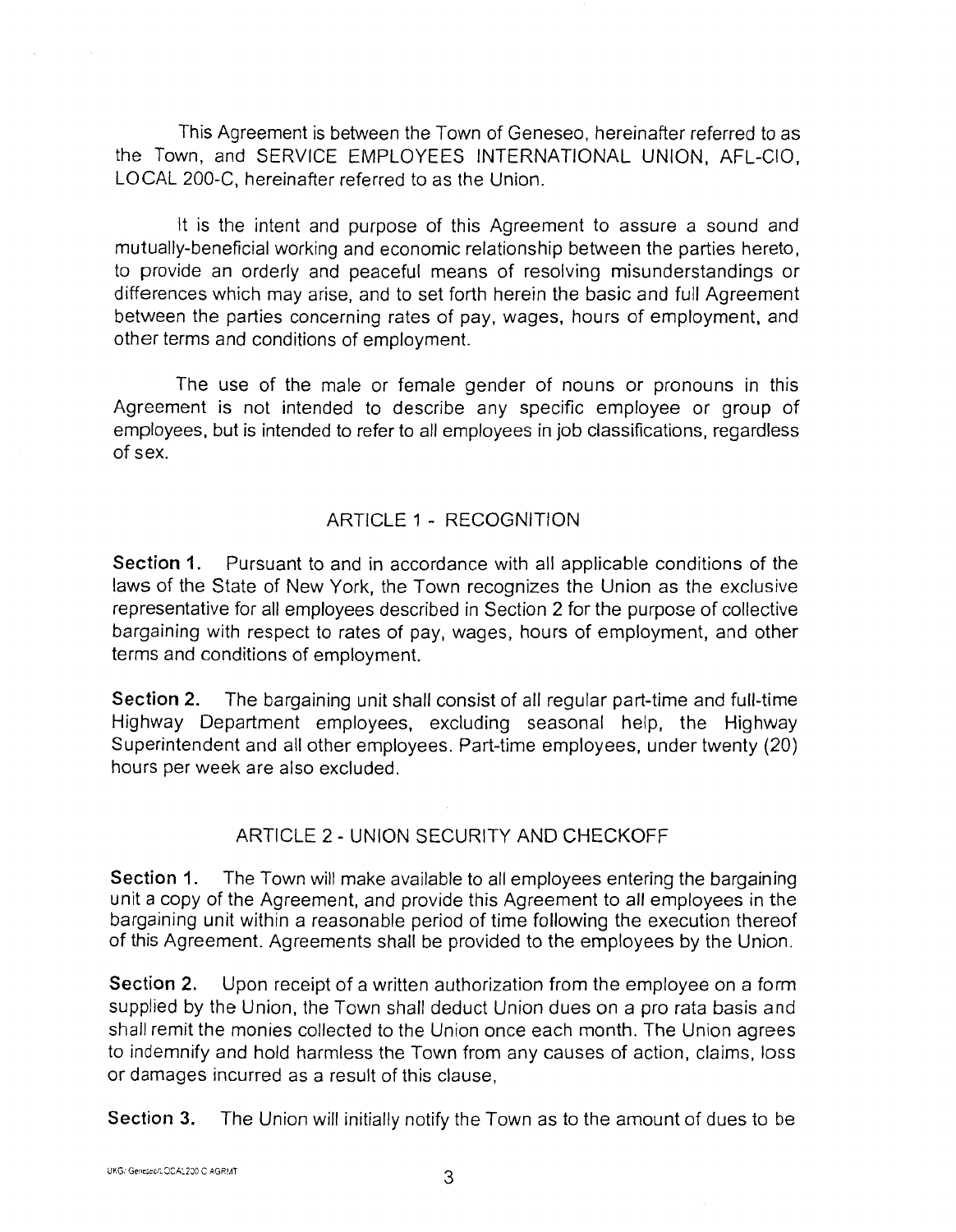deducted. Such notification will be certified to management in writing over the authorized signature of the officer or officers of the Union. Changes in the Union membership dues rates will be similarly certified to the Town and shall be done at least two (2) pay periods in advance of the effective date of such change.

Section **4.** The Union agrees to refund to the Town any amounts paid to it in error on account of check-off provisions upon presentation of proper evidence thereof.

Section **5.** The Town recognizes that this is an Agency Fee Agreement, and in accordance with such, it is understood that each employee who is a member of thebargaining unit, but is not a member of SElU Local 200-C, shall be liable to contribute to the said Local as representative costs, an amount equivalent to such dues as are from time to time authorized, levied, and collected from the general membership of said Local. The Town of Geneseo agrees to deduct an amount equal to the normal monthly dues paid by members of this Union from the earnings of each of said employees covered by this Agreement after thirty (30) calendar days of employment.

Section **6.** With respect to matters not covered by this Agreement, the Town Board will not seek to diminish or impair during the term of this Agreement any benefit or privilege provided by official law, rule or regulation without prior notice to SElU Local 200-C; provided, however, that this Agreement shall be construed consistently with the free exercise of rights reserved to the Town by the Management Rights article of this Agreement. All matters and items related to salaries, hourly rates, terms and working conditions and fringe benefits of employees in the bargaining unit have been included in this written Agreement, and matters or items relating to working conditions, salaries, hourly rates, or fringe benefits not expressly contained in the Agreement are not subject to the grievance procedure.

#### ARTICLE 3 - MANAGEMENT SECURITY

Section **1.** It is recognized that the need for continuous and uninterrupted operation of the Town departments and agencies is of paramount importance to the citizens of the community and that there should be no interference with such operation.

Section 2. Adequate procedures having been provided for the equitable settlement of grievances arising out of this Agreement, the parties hereto agree that there will not be and that the Union, its officers, members, agents or principals, will not engage in, encourage, or sanction strikes, slowdowns, lockouts, mass resignations, mass absenteeism, or other similar action which would involve suspension or interference with normal work performance.

Section 3. The Town shall have the right to discipline or discharge any employee encouraging or participating in a strike, slowdown, or other such interference.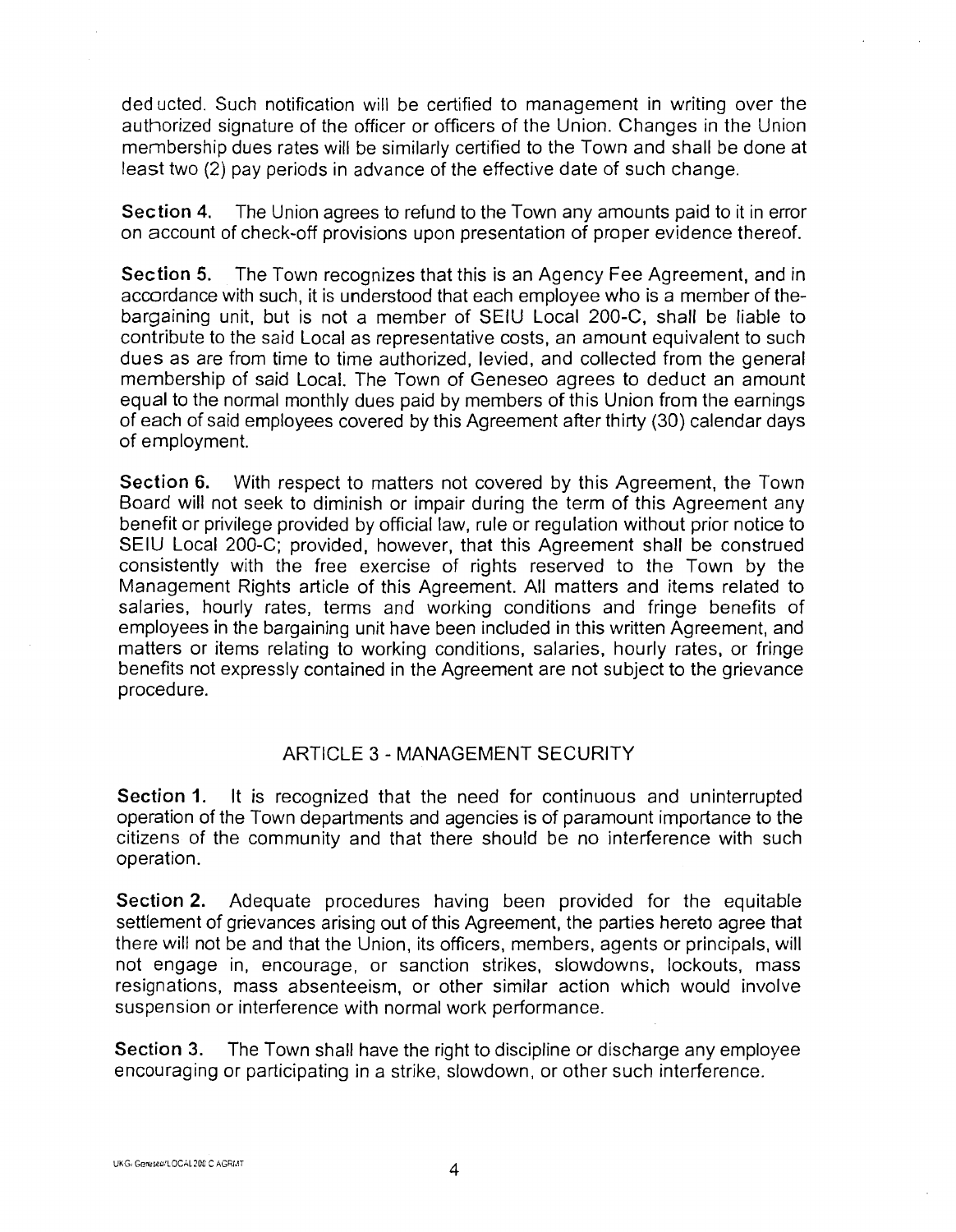#### ARTICLE 4 - MANAGEMENT RIGHTS

Section 1. Except as expressly limited by other provisions of this Agreement, all of the authority, rights and responsibilities possessed by the Town are retained by it, including, but not limited to, the right to determine the mission, purposes, objectives and policies of the Town Board; to determine facilities, methods, means and number of personnel required for conduct of Town programs; to administer the Personnel System, including the selection, recruitment, hiring, appraisal, training, retention, promotion, assignment or transfer of employees pursuant to law, to direct, deploy and utilize the work force; to establish specifications for each class of positions and to classify or reclassify and to allocate or reallocate new or existing positions in accordance with law, rules or regulations: and to discipline or discharge employees in accordance with law -and the provisions of this Agreement

Section 2. The Town agrees not to discriminate against any employee because of membership in the Union or because of any activities on behalf of the Union. Union activities shall not interfere with the normal operation of the Town, neither the Union nor any of its members, agents, or representatives will intimidate or coerce any employee with respect to his right to work, or engage in any Union activity during working hours except as specifically permitted in this Agreement.

Section 3. The Town shall be entitled to accept and act upon all official and authoritative written statements made to it from time to time by the Unions officers and accredited representatives respecting the application of the terms of this Agreement and the rights and obligations of its members thereunder, and in the event of such acceptance and reliance upon such statements, such statements shall be binding upon the Union and its members. This is not to reopen contract negotiations.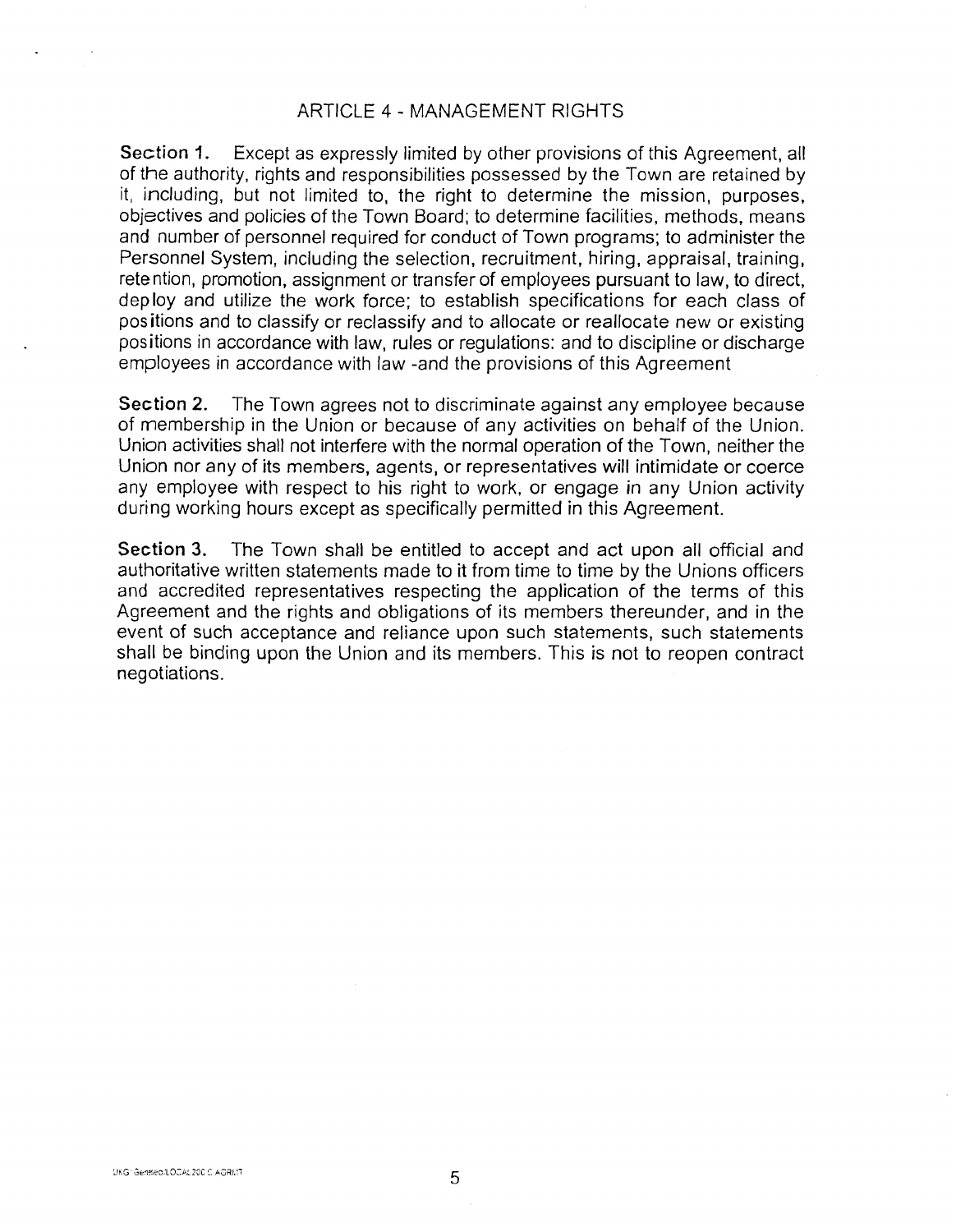#### ARTICLE 5 - SPECIAL MEETINGS.

Section 1. The Town or its designee and Union agree to meet and confer on matters of interest upon the written request of either party. The written request shall state the nature of matters to be discussed and the reasons for requesting the meeting. Discussion shall be limited to matters set forth in the request, but it is understood that these special meetings shall not be used to renegotiate this Agreement Special meetings shall be held within ten (10) calendar days of the receipt of the written request. It is understood that positions taken by the Union or Town are not binding upon either party. These meetings are for the purpose to meet and discuss provisions prior to implementation of the grievance procedure, and to cover litigation involving unit members.

#### ARTICLE 6 - UNION STEWARDS

Section 1. Employees within the bargaining unit shall be represented by one (1) steward. The Union shall furnish the Town a list of the stewards names.

Section **2.** When requested by an employee, the steward may investigate an alleged or actual grievance in his assigned work area and assist in its presentation. He shall be allowed time, not to exceed thirty (30) minutes, during working hours without loss of time or pay upon notification and approval of his immediate supervisor.

Section 3. When an employee presents his own grievance without intervention of a Union steward, the steward shall be given an opportunity to be present and shall be allowed the time during regular working hours, therefore, upon notification and approval of his immediate supervisor outside of the bargaining unit.

Section **4.** No Union business, other than cited above, shall be conducted so as to interfere with the work assignment of stewards or any other employees. The Town shall-not be liable for any time lost in the conduct of such other Union business.

Section 5. A non-employee Union representative may consult with employees in work areas before the start of each work shift or after the end thereof. Work areas will not be used for Union meetings.

Section 6. The steward shall be allowed reasonable time, paid at his regular rate if occurring during his regularly scheduled work day, to confer with the Town or its designee on matters affecting the administration of this Agreement upon notification and approval of his immediate supervisor outside of the bargaining unit.

#### ARTICLE 7 - DISCIPLINE

Section 1. It is hereby understood and agreed that the Employer shall have the right to discipline or discharge a non-probationary employee for just cause, including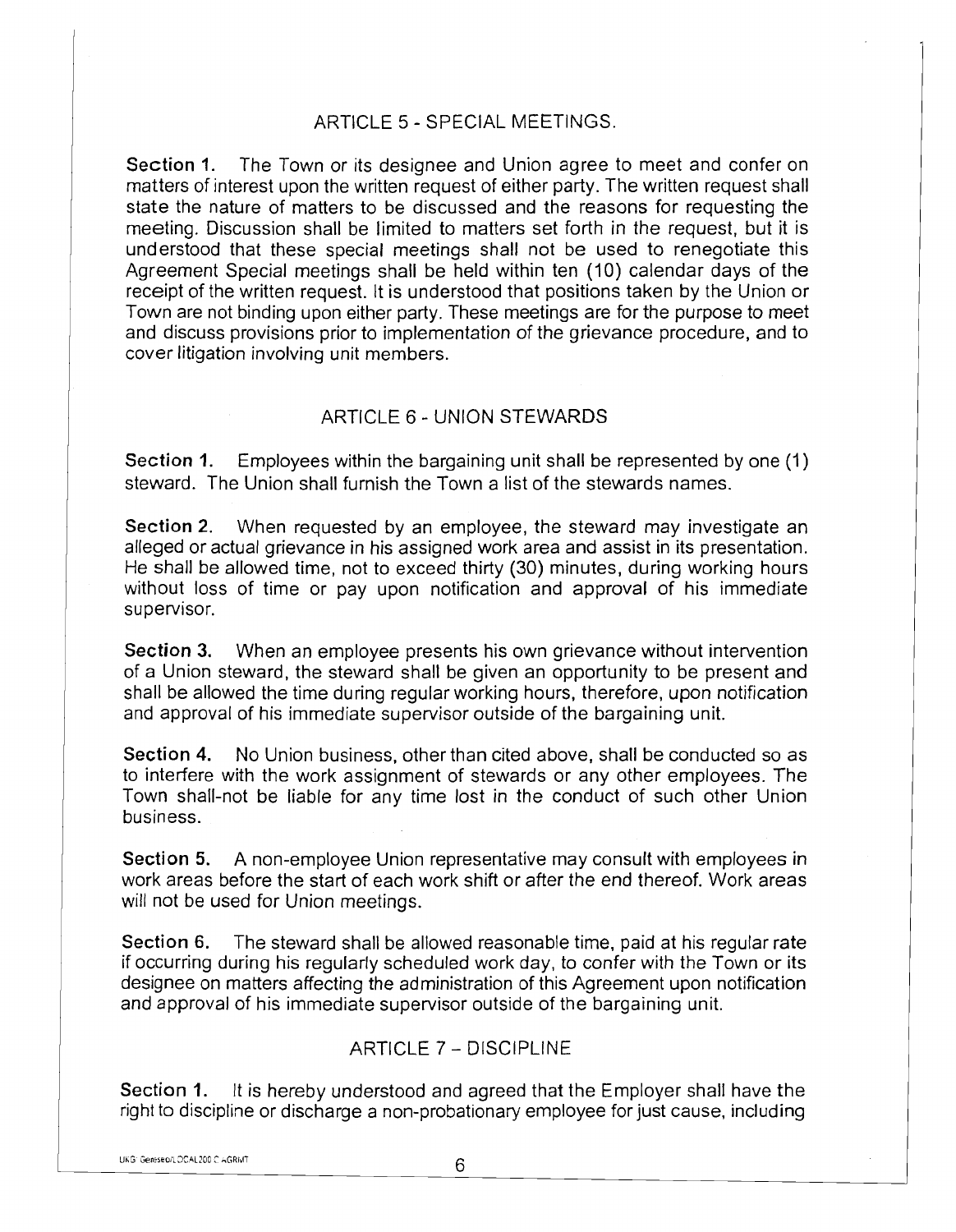but not limited to:

- 1. Dishonesty<br>2 Intoxication
- 2. Intoxication<br>3. Theft
- 3. Theft
- 4. Insubordination
- 5. Drugs, but not prescribed medication
- 6. Violation of reasonable personnel rules

Any discharge shall be subject to the grievance procedure.

- (a) Imposing any discipline on a current charge, management will not take into account any prior infractions that occurred more than two (2) years previous.
- (b) The procedures established by this Article shall be the exclusive disciplinary procedures for any employee who may be subject to disciplinary charges and protected by the provisions of Section 75 of the Civil Service Law. Should any section or clause of Section 75 be read as contradictory to a provision of this Article, the language contained in this Article shall at all times supersede the sentence or clause in question.

Section 2. The provisions set forth in Section 1 shall not apply to the discipline or discharge of probationary employees.

#### ARTICLE 8 - GRIEVANCE PROCEDURE

Section 1. Definition of Grievance. A contract grievance is a dispute concerning the interpretation, application or claimed violation of a specific term or provision of this Agreement. A non-contractual grievance submitted by an employee may not proceed beyond Step 2 of this procedure.

Section 2. The contract grievance procedure shall be as follows:

- ) Step 1 .The employee or SElU Local 200-C shall present the grievance orally or in writing on a form to be provided by the Town to the Highway Superintendent not later than ten (10) calendar days after the date on which the employee could have reasonably known that the act or omission giving rise to the grievance occurred. The Superintendent shall take the steps necessary to insure that a proper disposition of the grievance is made and shall reply to the employee or SElU Local 200- C, in writing within five (5) working days following the date of submission.
- $(b)$  Step 2. In the event the employee or SEIU Local 200-C wishes to appeal an unsatisfactory decision at Step 1, the appeal must be presented to the Town Supervisor in writing on a form to be provided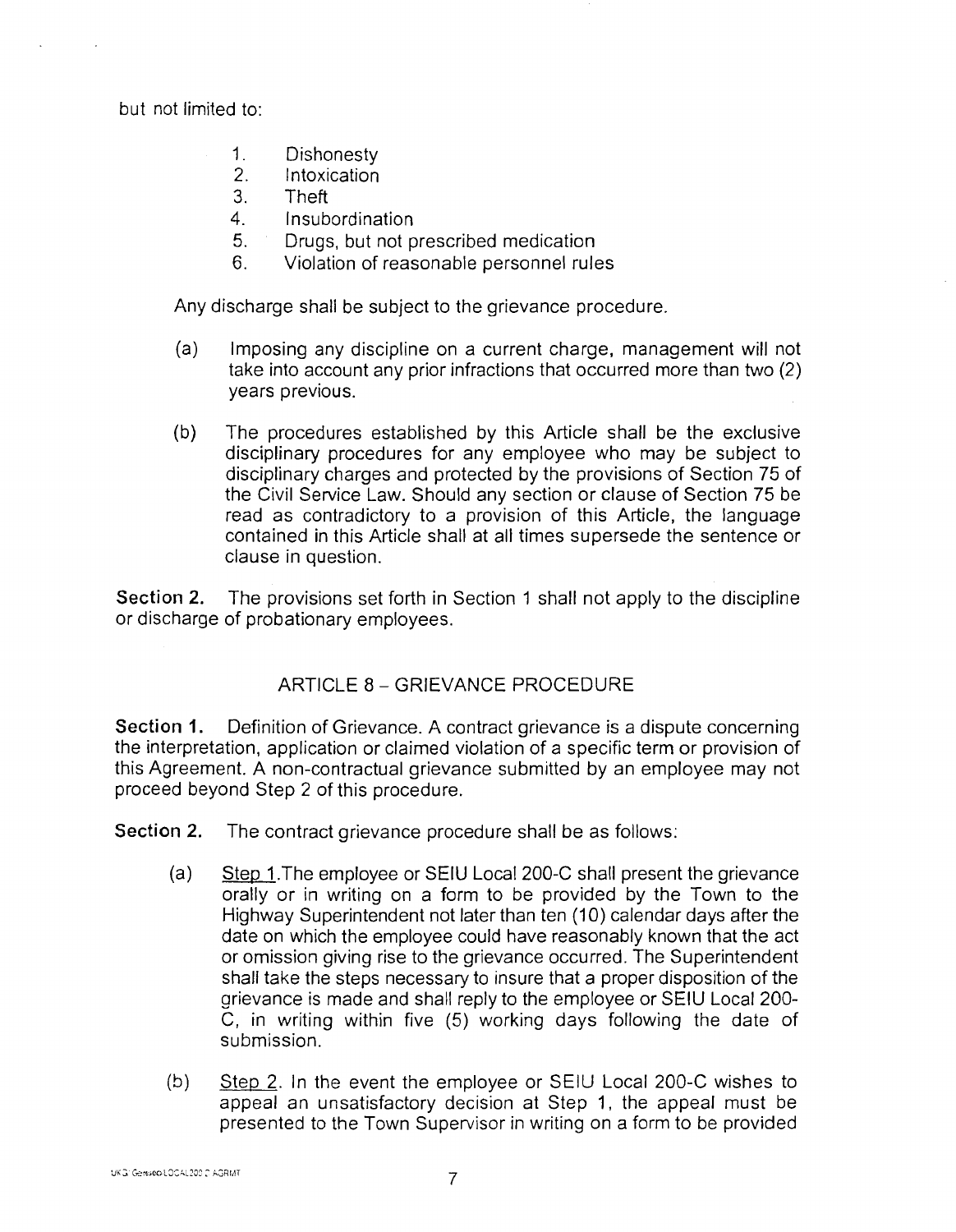by the Town within ten (10) working days of the receipt of the Step 1 decision. Such appeal shall contain a short, plain statement of the grievance and specific reference to the section of this Agreement which the employee or SElU Local 200-C claims to have been violated. The Town Supervisor will meet with the employee and/or SEIU Local 200-C representative and shall issue a written decision to the employee or SElU Local 200-C by the end of the twentieth (20th) working day following the day on which the appeal was received.

#### Step 3. **Arbitration**   $(c)$

- $(1)$ Contract grievances which are appealable to arbitration pursuant to the terms of this Article may be appealed to arbitration by SElU Local 200-C. by filing a demand for arbitration with the Federal Mediation and Conciliation Service within ten (10) working days of the receipt of the Step 2 decision, requesting a list of arbitrators. The arbitration hearing shall be held within twenty (20) working days of the selection of the arbitrator.
- $(2)$ The arbitrator shall have no power to add to, subtract from, or modify the provisions of this Agreement in arriving at a decision of the issue presented and shall confine his decision solely to the application and interpretation of this Agreement. The decision or award of the arbitrator shall be final and binding consistent with the provisions of CPLR Article 75.
- $(3)$ The arbitrator shall confine himself to the precise issue submitted for arbitration and shall have no authority to determine any other issues not so submitted to him nor shall he submit observations or declarations or opinions that are not essential in reaching the determination.
- $(4)$ The fees and expenses of the arbitrator and the cost of the hearing room shall be shared equally by the Town and the Union, all other expenses shall be borne by the party incurring them, and neither party shall be responsible for the other partys share of the divided costs or of the expenses of witnesses or participants called by the other.

## ARTICLE 9 - RIGHTS OF EMPLOYEES

Section **1.** An employee shall have an opportunity to review his personnel folder in the presence of an appropriate official of the Town upon ten (10) days notice, and to place in such file a response of reasonable length to anything contained herein which such employee deems to be adverse. The personnel folder shall contain all memoranda or documents relating to such employees performance on his job which contain criticism, commendation, appraisal or rating of such employees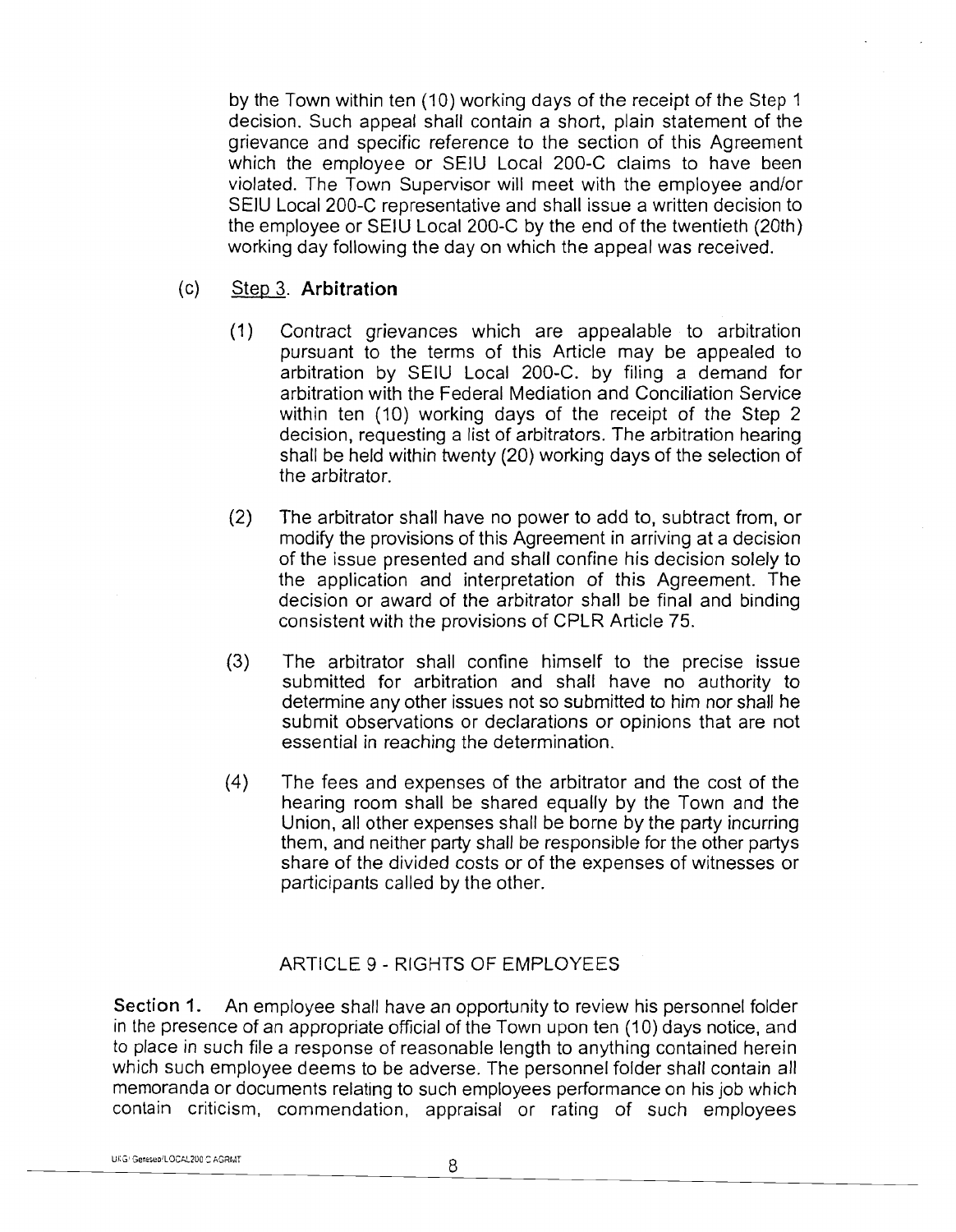performance on his job. The Town shall have the right to place in the personnel folder information or documents pertaining to any payroll or personnel transactions affecting the employee.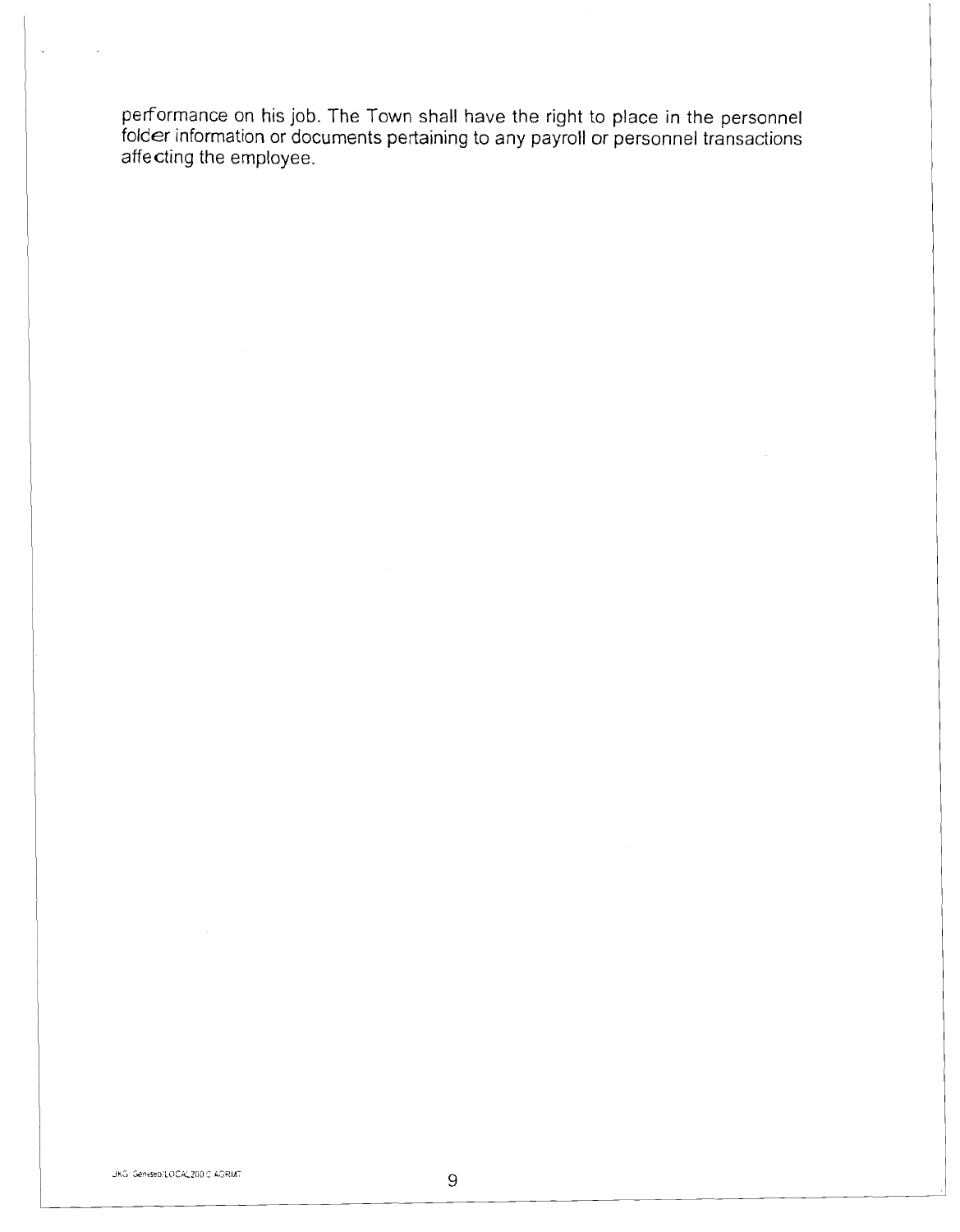#### ARTICLE 10 - SENIORITY

**Section 1.** Definition. Seniority shall mean the status attained by length of continuous service with the Town.

**Section 2.**  Accrual of Seniority.

- (a) Seniority shall begin with the last date of entering the service of the Town.
- (b) All new employees shall be probationary and subject to a probationary period of six (6) months after hire. At any time during the probationary period, the Town may terminate an employee without recourse to this Agreement.

**Section 3.**  reasons: Loss of Seniority. Employees shall lose their seniority for the following

- $(a)$ Discharge, if not reversed.
- $(b)$ Resignation. An employee absent for five (5) consecutive normally scheduled workdays without notification of valid reason to the supervisor or Town shall be considered as having resigned.
- $(c)$ Unexcused failure to return to work when recalled from layoff as set forth in Article 10.
- $(d)$ An unexcused failure to return to work after expiration of an authorized leave.
- $(e)$ Retirement.
- $(6)$ Continuous sick leave, paid or unpaid, for a period of twelve (12) calendar months.

Section 4. Seniority List. The Town shall maintain a roster of unit employees, arranged according to seniority by department, showing name, job classification and seniority date and shall furnish a copy to the Union within ninety (90) days after the signing of this Agreement and annually thereafter. All new employees names shall be submitted to he Union along with their date of hire upon completion of the probationary period.

**Section 5.** Application of Seniority. Seniority shall apply to shift assignment, vacations, layoff and recall, except as otherwise provided in this Agreement.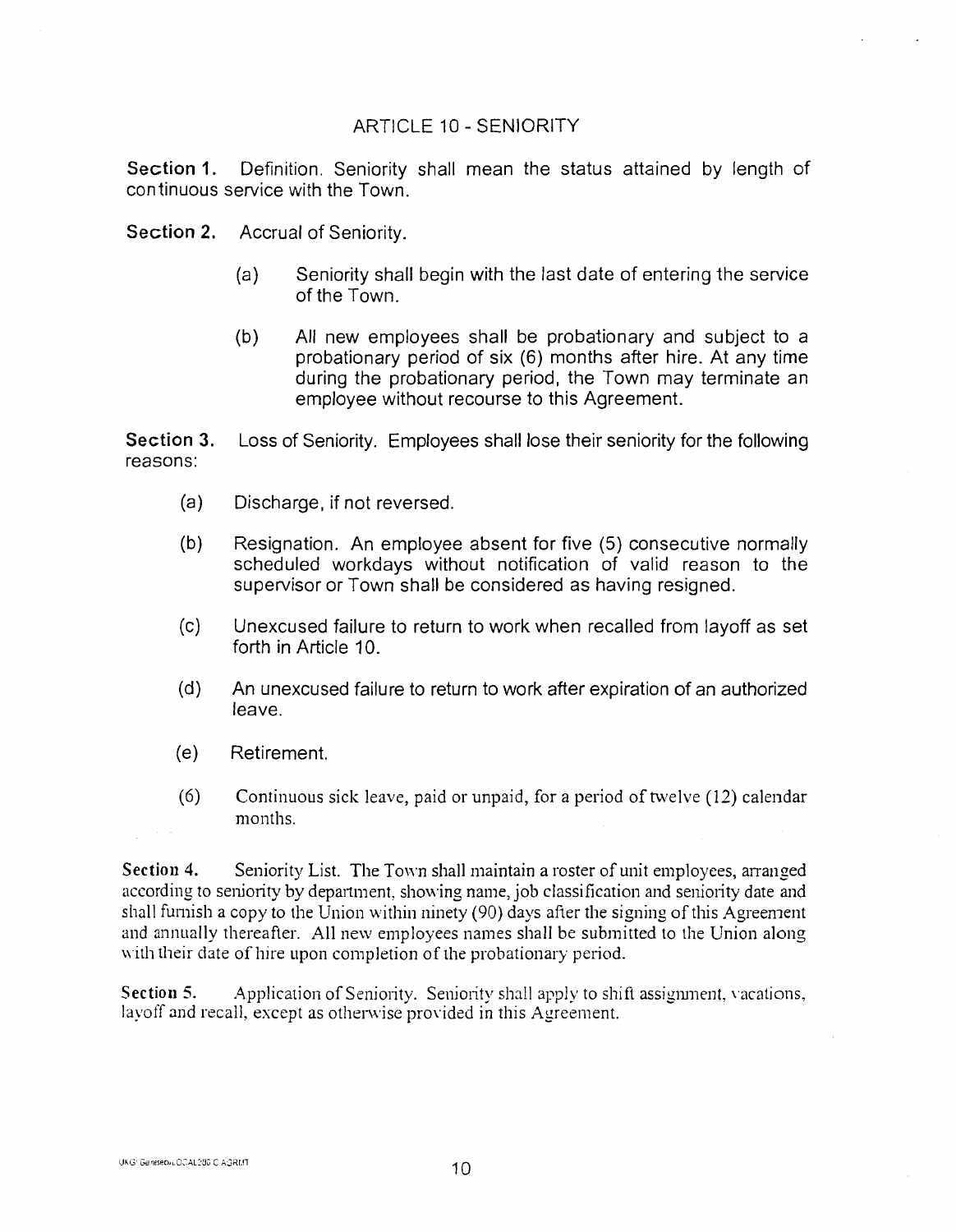#### ARTICLE 11 - LAYOFF AND RECALL

**Section 1.** Definition. Layoff shall mean the separation of employees fiom the active work force due to lack of work or funds, or to abolish positions because of changes in organization.

Section 2. This Article shall apply only to non-competitive Civil Service employees covered by this Agreement All competitive class Civil Service employees will be covered by New York State Civil Service Law.

#### **Section 3.**  Order of Layoff.

- (a) No permanent or probationary employee shall be laid off from his position in any department while any seasonal, temporary or provisional employees are serving in the same job classification in that department.
- (b) Pemanent and probationary employees shall have Highway Department-wide seniority in their job classifications and, if exercised hereof in the event a layoff becomes necessary, shall replace the ennployee with the least seniority in their job classes.
- (c) Except as provided below, the layoff of probationary or permanent employees in the department shall be in inverse order of seniority in the job classification affected.

**Section 3.**  Exceptions to Seniority. The Town may approve deviations from seniority on layoffs or recall when seniority alone would result in retaining employees unable to maintain a satisfactory level of performance in the department affected. In such cases, the affected employee shall be given written notice of the determination and reasons therefore.

**Section 5.** Notice of Layoff. Employees to be laid off indefinitely shall be given at least seven  $(7)$  calendar days prior notice. A copy of the notice shall be given to the Union. If the employee is laid off with less than seven (7) calendar days notice, the employee will be paid for each of the seven (7) days that the employee has not received notice at a rate of 1/7th of the employees' current base weekly wage.

**Section 6.** Recall from Layoff.

- (a) Employees to be recalled from layoff by seniority shall be given a maximum of ten (10) calendar days to respond after notice has been sent out by certified mail to their last known address.
- (b) Employees who decline recall or who in absence of extenuating circumstances fail to respond as directed within the time allowed, shall be presumed to have resigned and their names shall be removed from seniority. and preferred eligible list.

**Section 7.** In the event that an employee position is to be abolished through subcontracting, the Town shall meet with the Union in order to reach a mutual agreement as to the impact on said employee.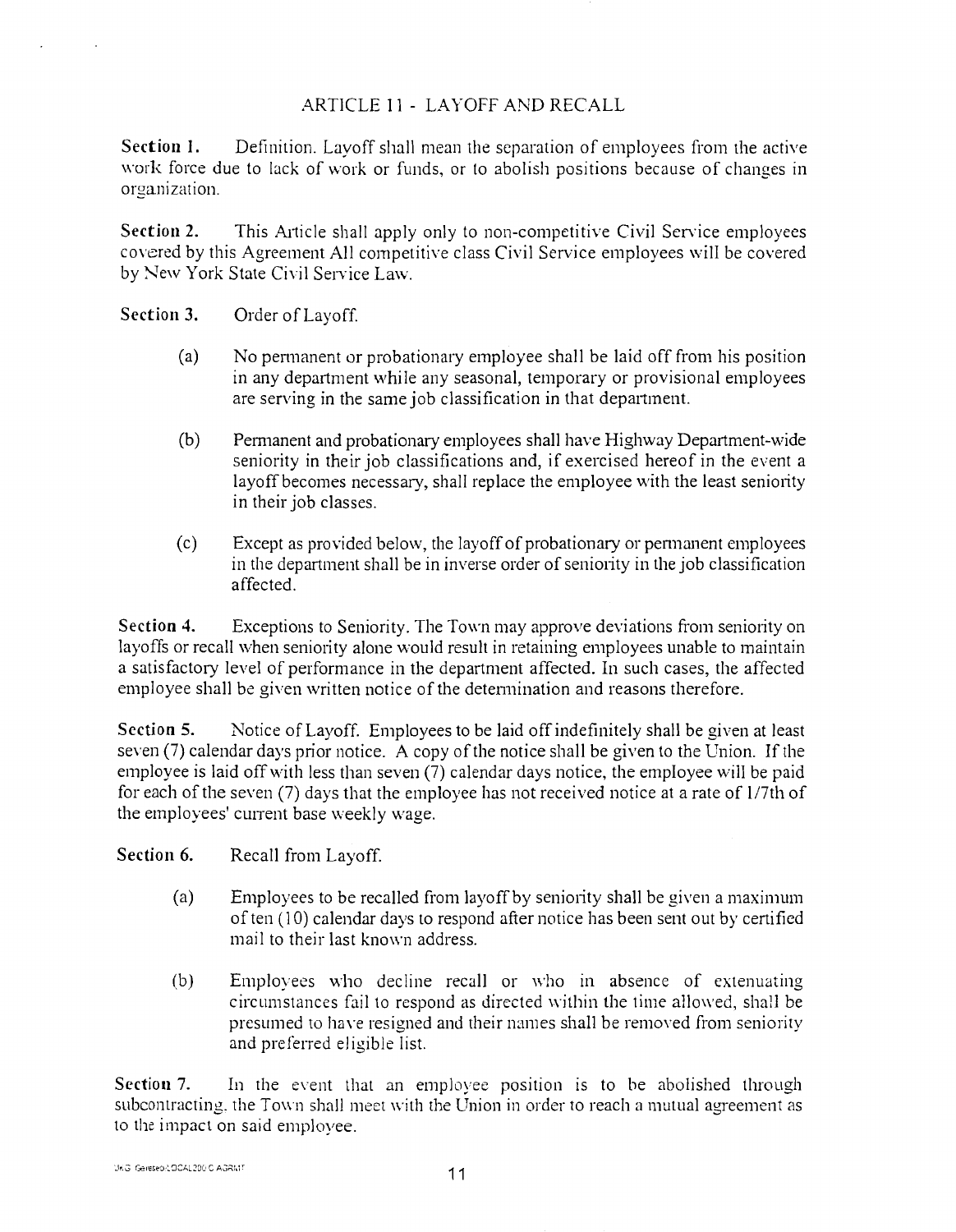Section 8. Seniority Schedule.

Emplovees with Seniority of Recall Period

 $1 - vear$ 0-10 years 10-years and over 2-vears

## ARTICLE 12 - WORKING HOURS

Section **1.** The work week will remain the same as currently constituted for all employees. The work week will not be changed without notification to the Union.

Section 2. Employees shall have a fifteen (15) minute rest period during each four (4) hours of work. The rest period shall be scheduled at the middle of each four (4) hours or as close as possible. Town vehicles will be used during the rest period under guidelines established by the Superintendent.

Section **3.** A regular employee is a person employed on a consecutive basis working thirty (30) hours or more per week.

Section 4. The Town shall have the right to temporarily alter shift assignments to accommodate seasonal workloads or emergencies.

Section 5. All employees contacted for emergency assignments must report for work.

Section 6. The Town may create a four (4) day, ten (10) hour per week work schedule, with vacation to be paid at a rate which will result in forty (40) hours pay per week during a holiday week.

## ARTICLE 13 - OVERTIME

#### Section **1.**

- (a) All members of the bargaining unit shall be paid overtime as stipulated in this Agreement.
- (b) Overtime hours shall be divided as equally as possible among employees in the same classification in their work section over the twelve (12) month period March 1 to February 28. An up-to-date list showing overtime hours will be posted on March 1 and August 1 of each year.

#### Section 2.

(a) Overtime is described as that time worked in excess of forty (40)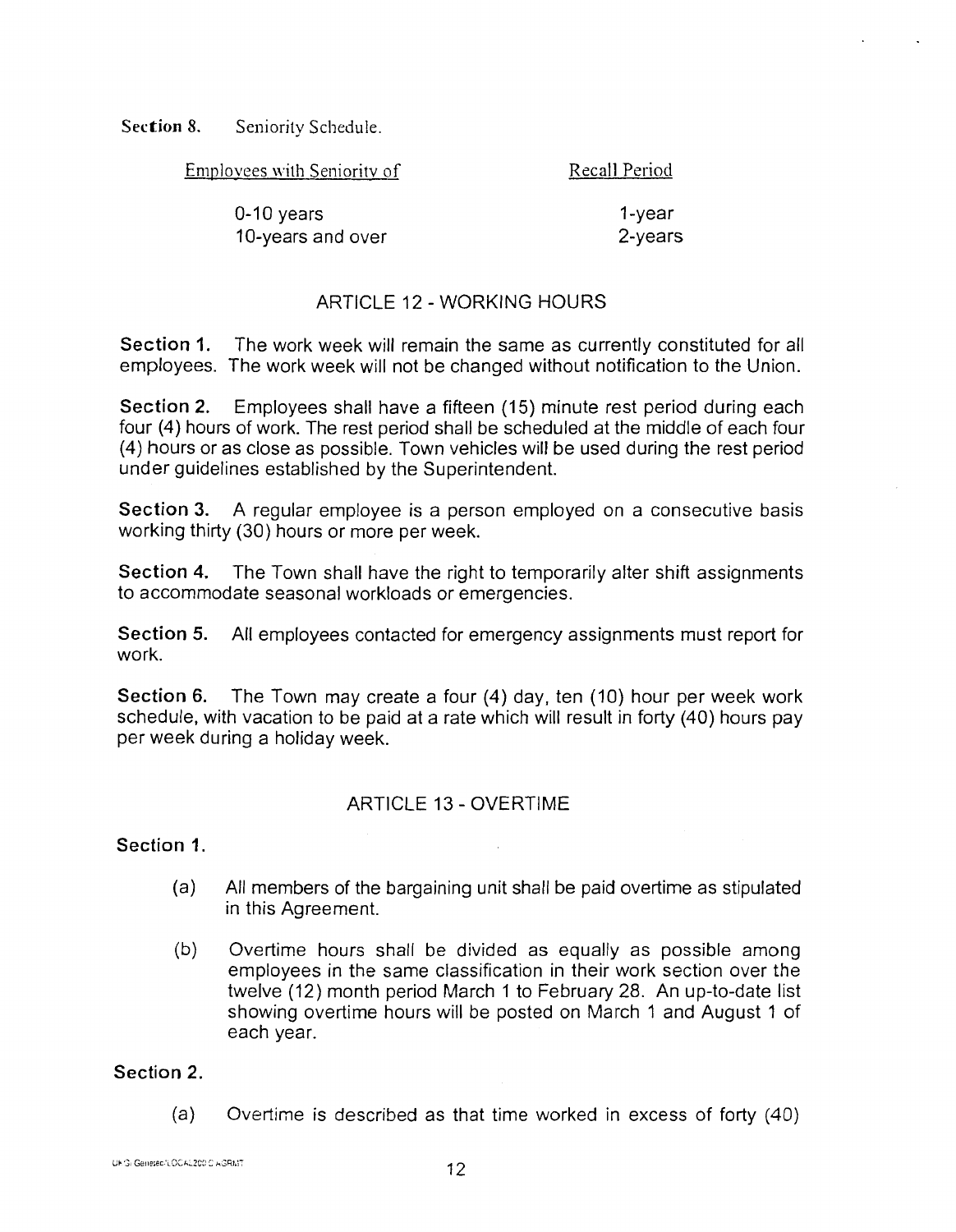hours in a given pay week.

- $(b)$ An employee absent on a holiday, vacation or for bereavement leave, shall be considered to have worked his normal work shift during such absence.
- $(c)$ No employee may refuse to work overtime in an emergency or in extenuating circumstances.
- $(d)$ All overtime shall be offered to all regular employees before any parttime or seasonal employees.
- $(e)$ An employee called to work at a time other than his scheduled work shift shall receive a minimum of (2) two hours pay or work at his regular rate, unless such time shall be continuous with his scheduled work, in which case he shall be paid for the hours worked.

Section 3. Supervisory personnel outside of the bargaining unit shall not perform overtime work in excess of two (2) hours on any day or four (4) hours in any week, normally performed by employees covered by this Agreement, unless all available employees are performing work. Supervisory personnel shall log such time worked pursuant with the above. Such log sheets shall be posted on the bulletin board and shall include the time and date the work was performed, the time the work was started, the time the work was completed, and the approximate location of such work. Log entries shall be completed as soon as possible after the work is completed; however, not later than one week from the date of the work.

**Section 4.** Overtime hours performed by unit employees during the summer at the Town transfer station (landfill) and during the summer on county roads shall not be counted toward the equalization of overtime described in Section 1 (b).

**Section 5.** Overtime hours performed by the Deputy Superintendent in the capacity of Deputy, shall not be counted toward the equalization of overtime described in Section 1(b) above.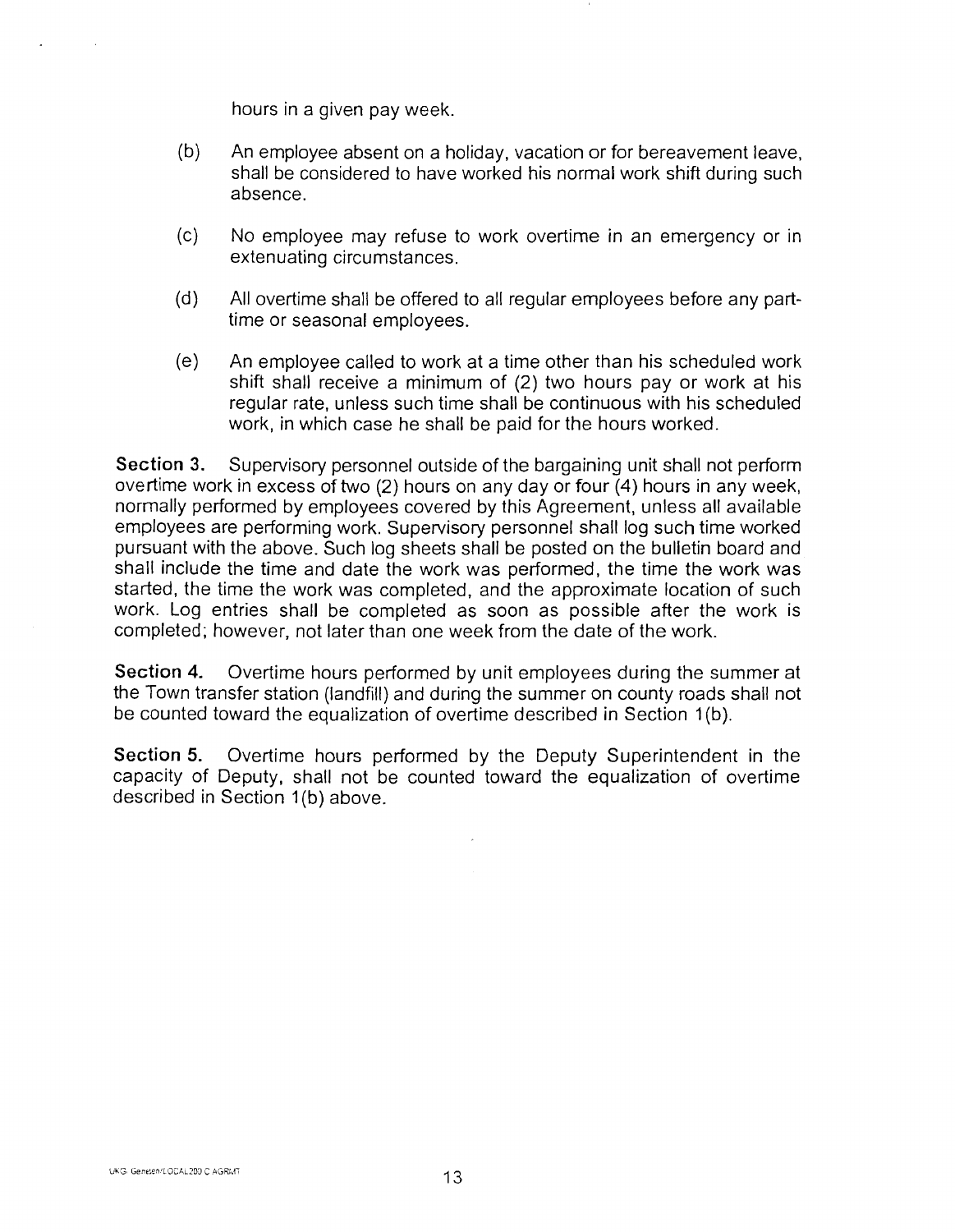#### ARTICLE 14 - WAGES

Section 1. Wages for employees covered by this Agreement shall be in accordance with the schedule set forth in Appendix A.

#### ARTICLE I5 - VACATIONS

Section 1. Definitions.

- $(a)$ Service shall mean any period of time for which an employee received wages.
- $(b)$ Vacation day shall mean a period of time equal to his regularly scheduled work day.
- $(c)$ Work week shall mean a period of time equal to forty (40) hours or the normal number of hours worked by an employee during a regular work schedule.
- $(4)$ Continuous Service shall mean service uninterrupted by resignation, quitting or discharge.

**Section 2.**  follows: Vacation Allowance for employees with continuous service shall be as

| 1 year to completion of $2nd$ year      | 2              | weeks   |                   |
|-----------------------------------------|----------------|---------|-------------------|
| $3rd$ year to completion of $10th$ year |                | 3 weeks |                   |
| After $11^{th}$ year                    |                |         | 3 weeks $+1$ day  |
| After $12^{th}$ year                    | 3 <sup>7</sup> |         | weeks $+2$ days   |
| After $13th$ year                       |                |         | 3 weeks $+3$ days |
| Alter $14th$ year                       | 3 <sup>7</sup> |         | weeks $+4$ days   |
| After 15 <sup>th</sup> year             | $\overline{4}$ | weeks   |                   |
| After $16th$ year                       |                |         | 4 weeks $+1$ day  |
| After 17 <sup>th</sup> year             |                |         | 4 weeks $+2$ days |
| After $18th$ year                       |                |         | 4 weeks $+3$ days |
| After 19 <sup>th</sup> year             |                |         | 4 weeks $+4$ days |
| After 20 <sup>th</sup> year             | 5.             | weeks   |                   |

#### Section 3. Use of Vacation.

- $(a)$ Vacation time should be used in the year earned. Vacation credits may be taken all at one time. but not in less than one (I) day units.
- $(b)$ Vacations shall be scheduled with due regard for  $(1)$  seniority,  $(2)$  employee preference, and  $(3)$  needs of service.

UKG/Gentseo/LOCAL200 C AGRMT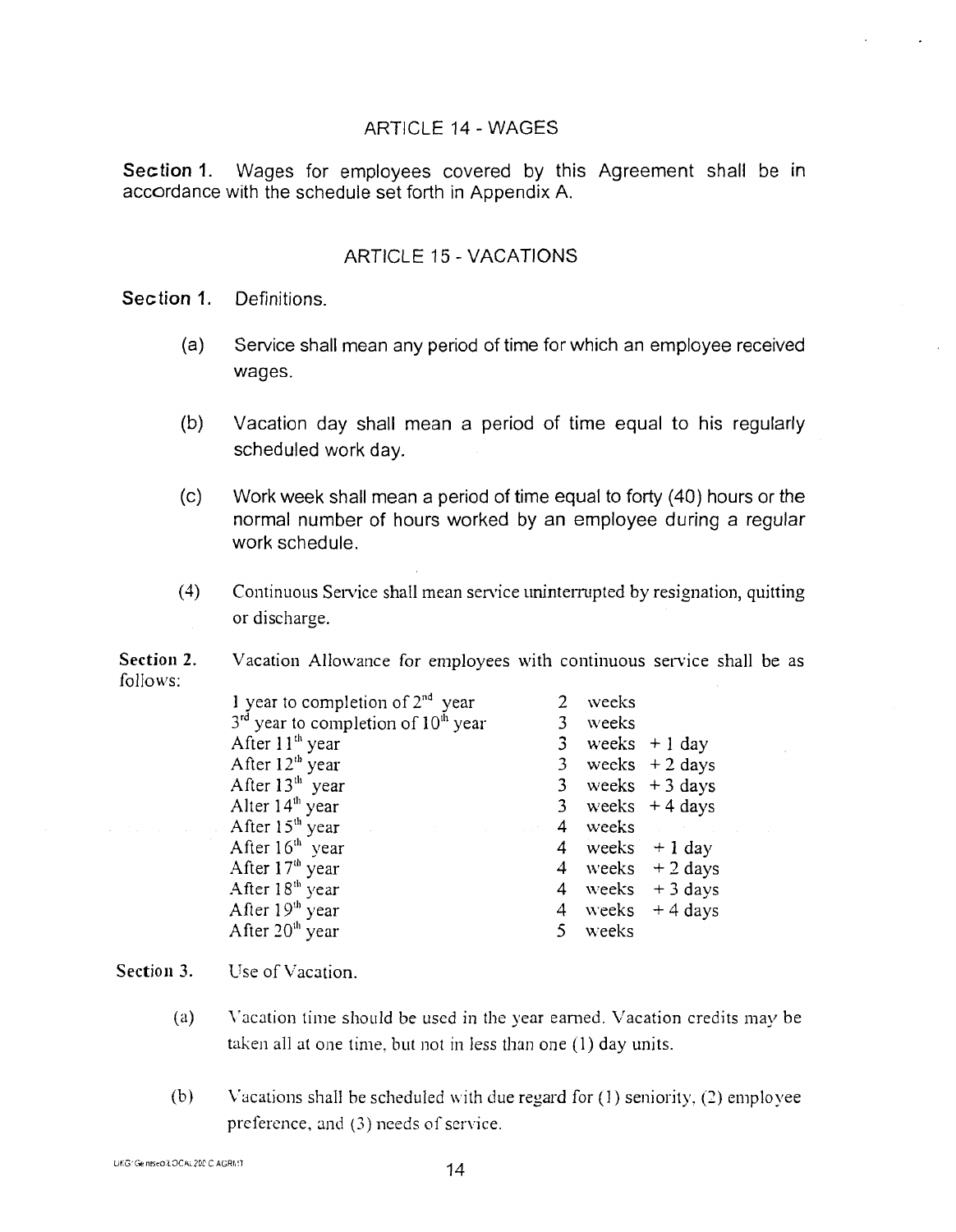$\delta$  A general paid holiday, which occurs during a vacation period, may be added thereto or to accrued vacation days.

**Section 4.** Vacation Pay in Advance. An employee going on vacation shall be paid in advance of the scheduled vacation when requested with a three (3) week advance notice. Such payment shall be made on the last regular work day preceding the scheduled vacation period by noon.

#### ARTICLE 16 - HOLIDAYS

Section 1. Holidays (when not worked) shall be paid for at the straight time rate of pay for all regular employees in the active service of the Town.

**Section 2.** Unless excused by management, an employee must work the last scheduled day before, and the first scheduled day after a holiday to be eligible for holiday pay.

**Section** *3.* Holidays shall be granted to all regular employees regardless of the length of service, except those absent without pay.

**Section 4.** All employees required to work on a holiday shall be paid one and one-half  $(1-1/2)$  times the employees normal hourly rate of pay for all worked on the holiday in addition to holiday pay.

**Section 5.** The following holidays shall be observed by the Town:

New Years Day<br>
Lincolns or Washingtons Birthday Floating Holiday and Thanksgiving Day Memorial Day or when scheduled Martin Luther King Day<br>Independence Day to be used as a personal f Independence Day to be used as a personal floating<br>
Labor Day to be used as a personal floating<br>
holiday by mutual agreement wi Veterans Day to be also be used Highway Department **3s** a floating holiday

Lincolns or Washingtons Birthday Floating Holiday after Thanksgiving<br>Good Friday Christmas Day Christmas Day holiday by mutual agreement with the

UKG: Geineseo/LOCAL200 C.AGRMT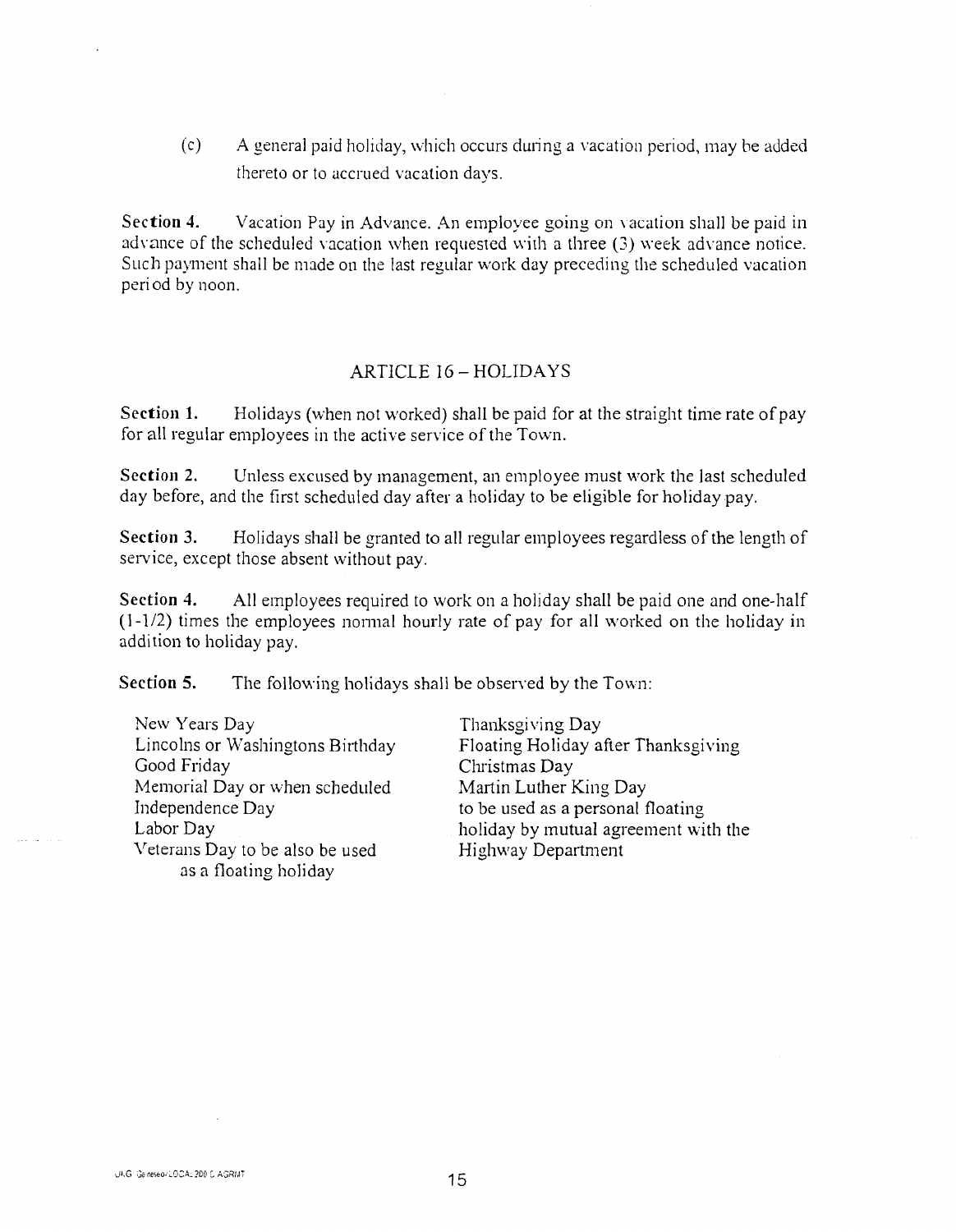#### ARTICLE 17 - SICK LEAVE

Section 1. The Employer agrees that employees will not be required to furnish medical evidence to support a request for approval of a period of sick leave unless such period exceeds three (3) continuous days or unless there is evidence of sick leave abuse. When an employee is advised that he has been using excessive sick leave and abuse is suspected, the sick leave usage record in question will be outlined in a warning memorandum and the employee may be requested to submit medical evidence when additional sick leave is used. An employee, on his return to work, who is required to submit a physicians statement concerning sick leave used, will be allowed five (5) days to produce this after his return to duty.

Section **2.** The Union recognizes the importance of sick leave and the obligation of the employee, as well as the advantage to him, to utilize it only when incapacitated for the performance of duty by sickness, injury, or other valid reasons. The Union, therefore, agrees to support the Employer in efforts to eliminate unwarranted or improper use of sick leave. To assure all employees who are members of the unit that they fully understand the purpose and intent of a memorandum indicating suspected sick leave abuse, a copy of such ine incortentum will be sent to the Union and the steward responsible for the area in which the employee performs work will further discuss this matter with the affected employee, inform him that sick leave abuse is a matter of mutual concern to both Union and management and urge the employee to discontinue such abuse.

Section **3.** Cases requiring a doctors certificate for each absence due to illness, when abuse of sick leave is suspected, will be periodically reviewed by tlie supervisor, for the purpose of determining whether such penalty may be eliminated. If such request is made by the employee, this review may take place three  $(3)$  months after such notice was issued, and will be routinely reviewed for the same purpose every six  $(6)$  months. Upon request, the Union will be informed of action taken.

Section 4. Sick Leave. Employees who have been continuously employed by the Town for a period of one  $(1)$  month or longer shall earn sick leave days at a rate of one  $(1)$  day per month of service. Additionally, each employee who is on the payroll as of January 1 shall be granted two (2) sick leave days on each January 1. Sick leave days shall be accumulative up to a maximum of one hundred (100) days.

Section 5. Extended Sick Leave. In the event of a prolonged illness, unused vacation and personal leave days may be used as sick leave. Thereafter, any absence will be without pay.

Section 6. Sick leave may be taken and charged in one (1) hour increments.

Section 7. Upon retirement, unit members may use accumulated sick leave to purchase continued health insurance through the Town, at a rate of 50 days of accumulated sick leave. for one  $(1)$  year of continued health insurance, prorated on a monthly basis.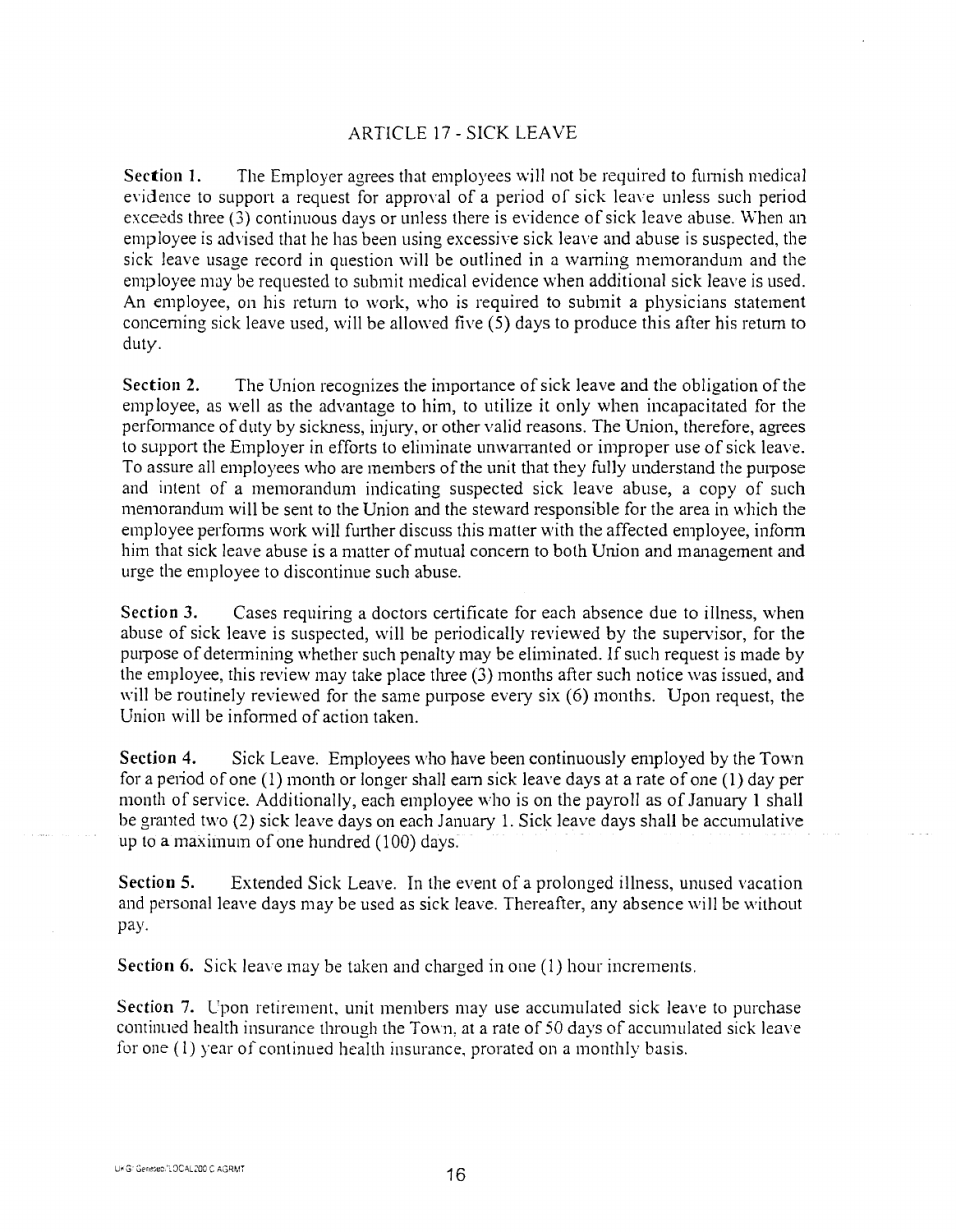#### ARTICLE 18 - HEALTH INSURANCE AND RETIREMENT BENEFITS

Section 1. All current unit members (Art Carney, Donald Rice. Fred Yates and Sam Young) shall receive Blue Choice benefits fully paid by the Town. Current unit members who want Blue Cross/Blue Shield with Blue Million and the five dollar (\$5.00) co-pay drug rider shall pay the difference between the cost of the Blue Choice premium and the Blue Cross/Blue Shield with Blue Million and the five (\$5.00) dollar co-pay drug premium through payroll deduction. Employees hired after July 1, 1991 shall be initially provided with Blue Choice at the time of their employment without cost to the employee. However, 20% of the increases in the Blue Choice premium following the date of this Agreement shall be paid by the employee through payroll deduction.

**Section 2.** Employees may elect to enroll in a Blue Cross/Blue Shield Dental Rider prograin at their own expense.

Section 3. The Town will provide New York State Disability insurance.

Section 4. The Town will continue participation in the New York State Employees Retirement System in accordance with New York State Law and current practice in Section  $75(i)$ , as soon after execution of this Agreement as possible.

Section 5. This entire Article 18 B HEALTH INSURANCE AhD RETIREMENT BENEFITS B shall be subject to re-negotiation at either paitys request for the period of January 1, 2004 B December 31, 2005.

#### ARTICLE 19XAUTHORIZED LEAVE Bereavement, Jury Duty, Personal Days

Section 1. Bereavement. Death in the immediate family. An employee shall be entitled to take up to five  $(5)$  work days paid leave between the death and the funeral without charge **SOLUTE 1979 1979 1979** to sick leave upon the death of any member of his immediate family. Immediate family shall be the following: spouse, child, parents, grandchildren, grandparents, brother, sister, parent-  $\frac{1}{N}$ ,  $\frac{1}{N}$ ,  $\frac{1}{N}$ ,  $\frac{1}{N}$ ,  $\frac{1}{N}$ ,  $\frac{1}{N}$ ,  $\frac{1}{N}$ ,  $\frac{1}{N}$ ,  $\frac{1}{N}$ ,  $\frac{1}{N}$ ,  $\frac{1}{N}$ ,  $\frac{1$ 

Section 2. July Leave. Employees shall be given leave of absence with pay for working time lost when called to serve on jury duty. Such employees shall be paid at their regular rate for all working time lost up to forty  $(40)$  hours per week. In consideration of receiving their regular pay, employees shall assign to the Town all other remuneration received for jury duty. during the same period. Employees requesting payment for jury duty must notify their supervisor immediately upon receipt of a subpoena for jury duty as a condition of payment. An employee summoned to jury duty will cooperate with the Town in a request for deferral of or excuse from jury duty whenever, in the Employers judgment, such request is appropriate. An employee on jury duty shall report to work whenever his presence for jury duty is not required.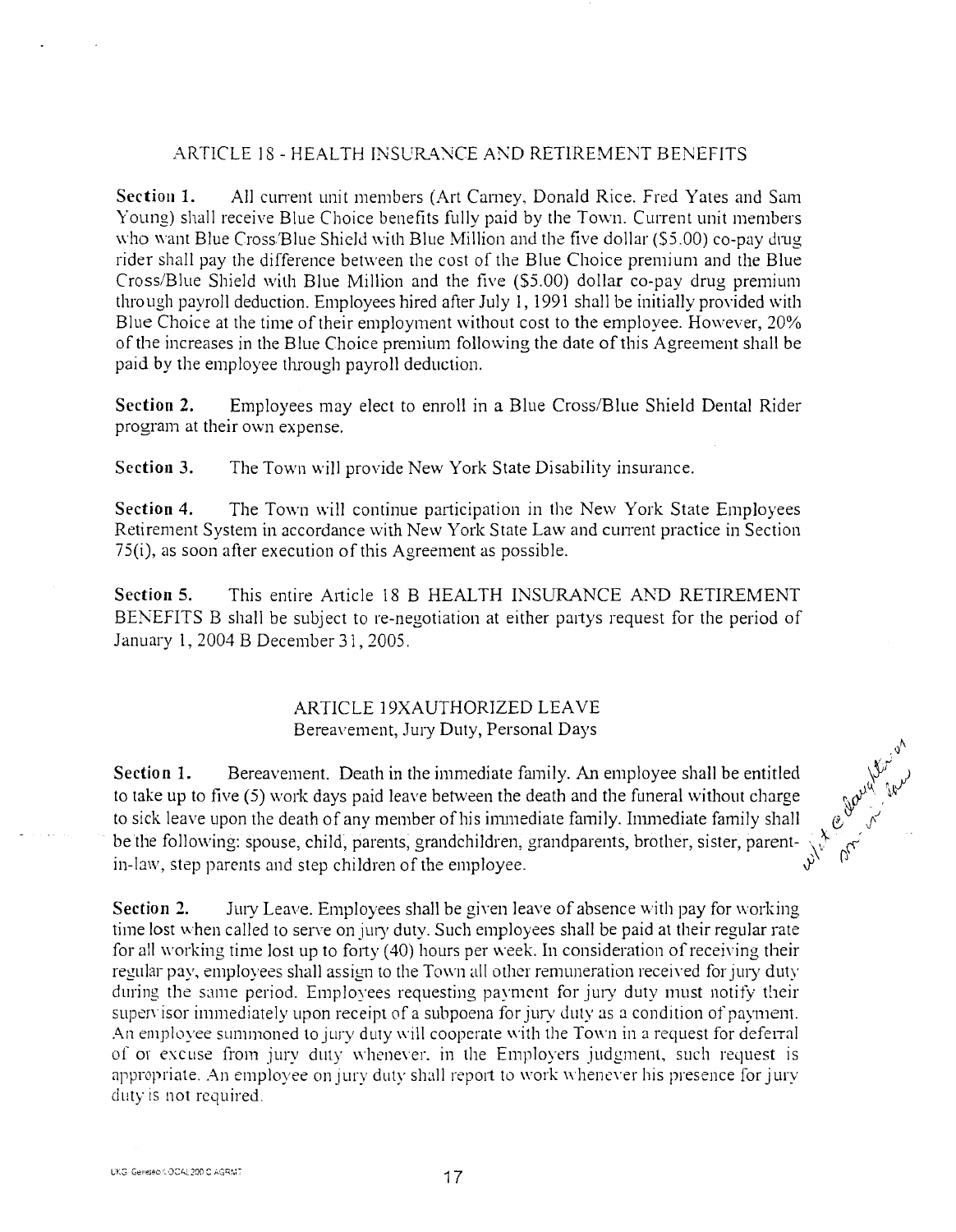**Section 3.** Personal Days. Employees on the payroll on January 1 shall be granted two (2) personal leave days each year on January 1. Such days shall be taken in segments of not less than half  $(1/2)$  days. Employees will give forty-eight (48) hours advance notice of a request for personal leave, unless the Highway Superintendent agrees that an employee may take personal leave with less notice due to an emergency. No personal leave will be granted on the day before or after a holiday, or before or after an employees vacation.

**Section 4.** At the request of a department head or requirement of additional education or training that will increase the usefulness and efficiency of the employee, the Town may authorize full payment for an employee to attend such school or seminar.

**Section 5.** Employees shall be allowed time off with pay to take Civil Service examination in connection with their position or promotion in the Town.

**Sectiou 6.** Unpaid Leave of Absence. Leaves of absence for personal reason not to exceed thirty  $(30)$  days may be granted, without pay, to an employee with seniority at the discretion of the Employer. During the leave, seniority will accumulate. Any employee absent from work on a leave of absence who fails to return to work upon the-expiration of the leave of absence shall be considered to have resigned voluntarily.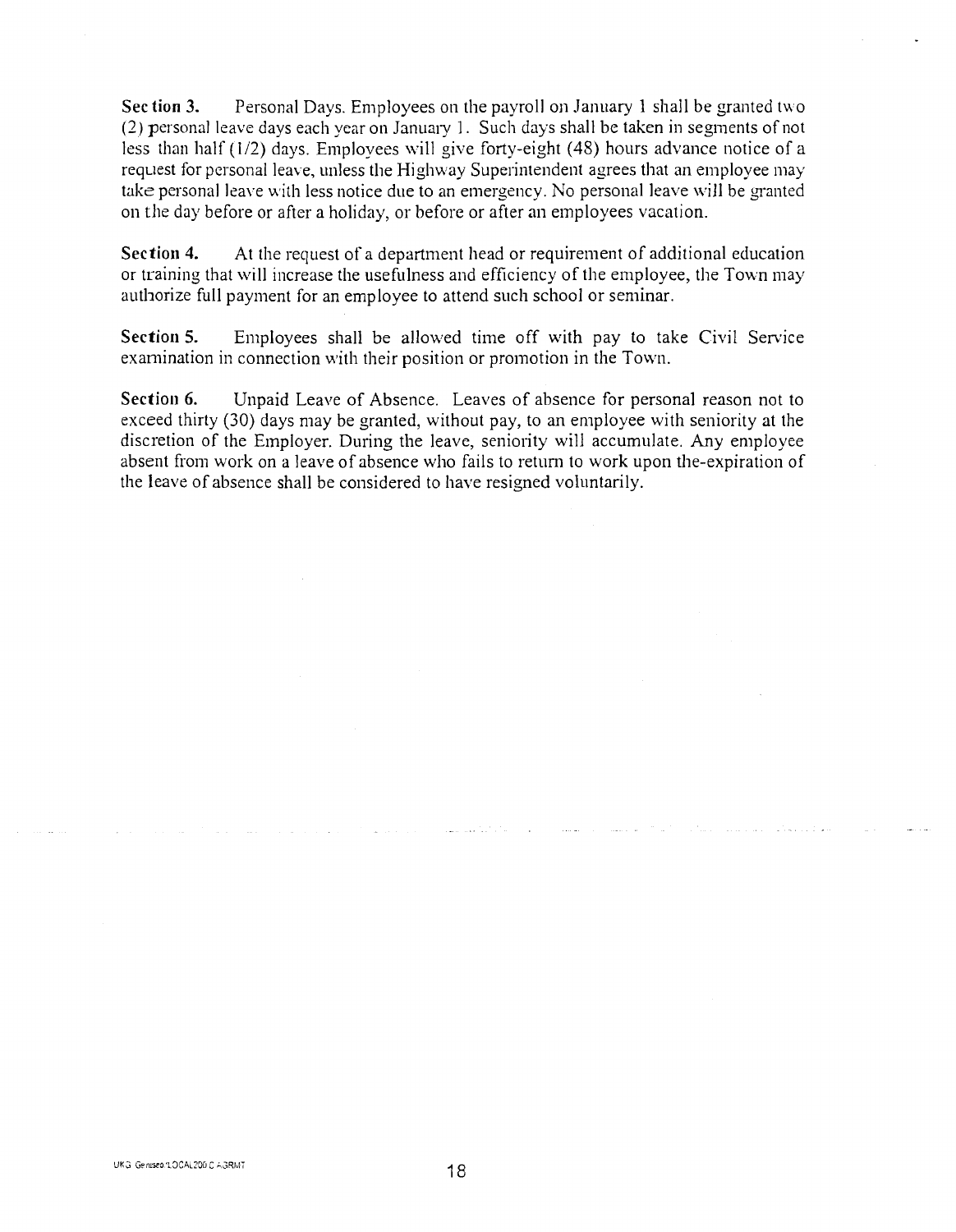#### ,4RTICLE 20 - SAFETY

**Section 1.** Employees shall immediately or at the end of their shift, report all defects in equipment in writing. The Employer shall not require any employee to use equipment that has been reported in writing on Exhibit B (Unsafe Equipment Report) by any other employee as being in an unsafe operating condition unless such equipment has been inspected by the Highway Superintendent and the defect reported and declared in writing on Exhibit B not to affect the safety or functioning of the equipment by said Superintendent. If an employee disagrees with the Superintendents decision, the employee shall submit Exhibit B to the Town Supervisor, or his designee, and the Town Supervisor shall arrange for an inspection of the equipment by a licensed DOT inspector. The DOT inspector shall then determine whether the equipment is safe to operate and such determination shall be noted on Exhibit B.

**Section 2.** The Town will reimburse each employee up to two hundred dollars (\$200.00) per year for the purchase of steel-toe safety shoes, leather gloves, and/or items approved by he Town Supervisor (such approval shall not constitute a precedent for future years). Reimbursement will occur upon the employees submission of proof of purchase of such item. Any unused amounts will be forfeited at the end of the calendar year.

**Section 3.** All employees must wear steel-toe safety shoes and hard hats on hard hat jobs.

**Section 4.** The Town will provide each employee with one (1) orange winter coat at a cost not to exceed Eighty Dollars (\$80.00) for the term of the agreement.

#### ARTICLE 21 - BULLETIN BOARDS

**Section I.** Management shall provide space for bulletin boards in mutually acceptable locations to be used by the Union for posting notices of interest to its members. No campaign or other election materials dealing with representation elections will be posted. No infomlation that is detrimental to the Town or to any organization, group or persons shall be posted.

#### ARTICLE 22 - DISCRIMINATION

**Section 1.** The parties hereto agree there shall be no discrimination against any person because of his race, creed, color, national origin, age, sex, marital status, political affiliation, faith or handicap, but no such claim shall be arbitrable but may, if the employee wishes. be processed through the second step of the grievance procedure or taken to the appropriate government agency.

#### ARTICLE 23 - TRAVEL ALLOWANCES

**Section 1.** The Town agrees to reimburse employees for the use of personal vehicles at thirty-six and one-half (36  $1/2$ ) cents per mile, and will adjust this during the contract if the IRS changes its allowable rate and the Union notifies the Employer in writing of such change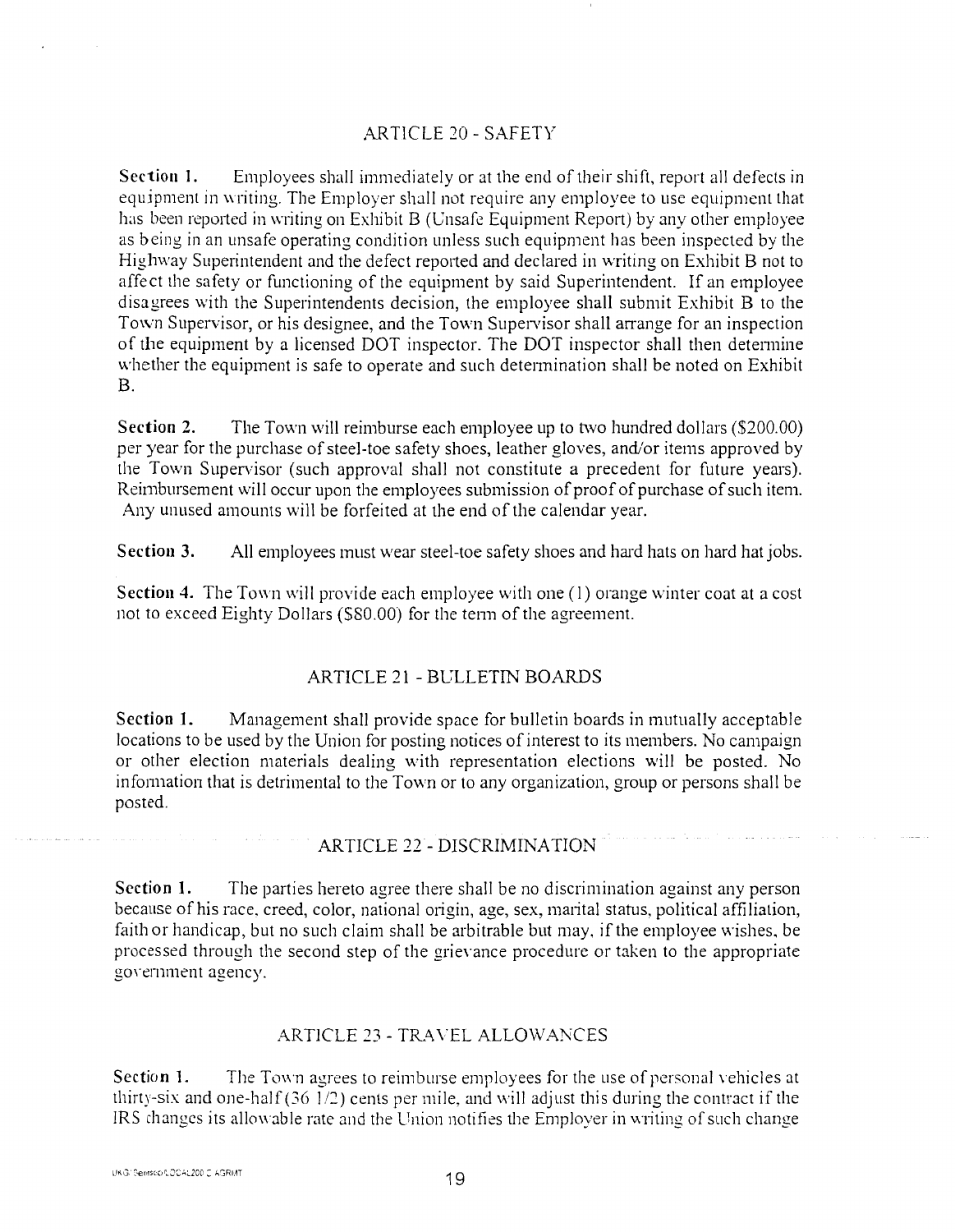or the Employer gets it from the IRS.

**Section 2.** Personal vehicles will not be used for official travel unless a Town vehicle is not available, and use of the personal vehicle has been specifically authorized by the Superintendent.

 $\sim$ 

المتابع فقاعد المتابعة المتكون المستعمر فالمسا

in a series and considering the distribution of the

and the second company of the second second second second second second second second second second second second second second second second second second second second second second second second second second second sec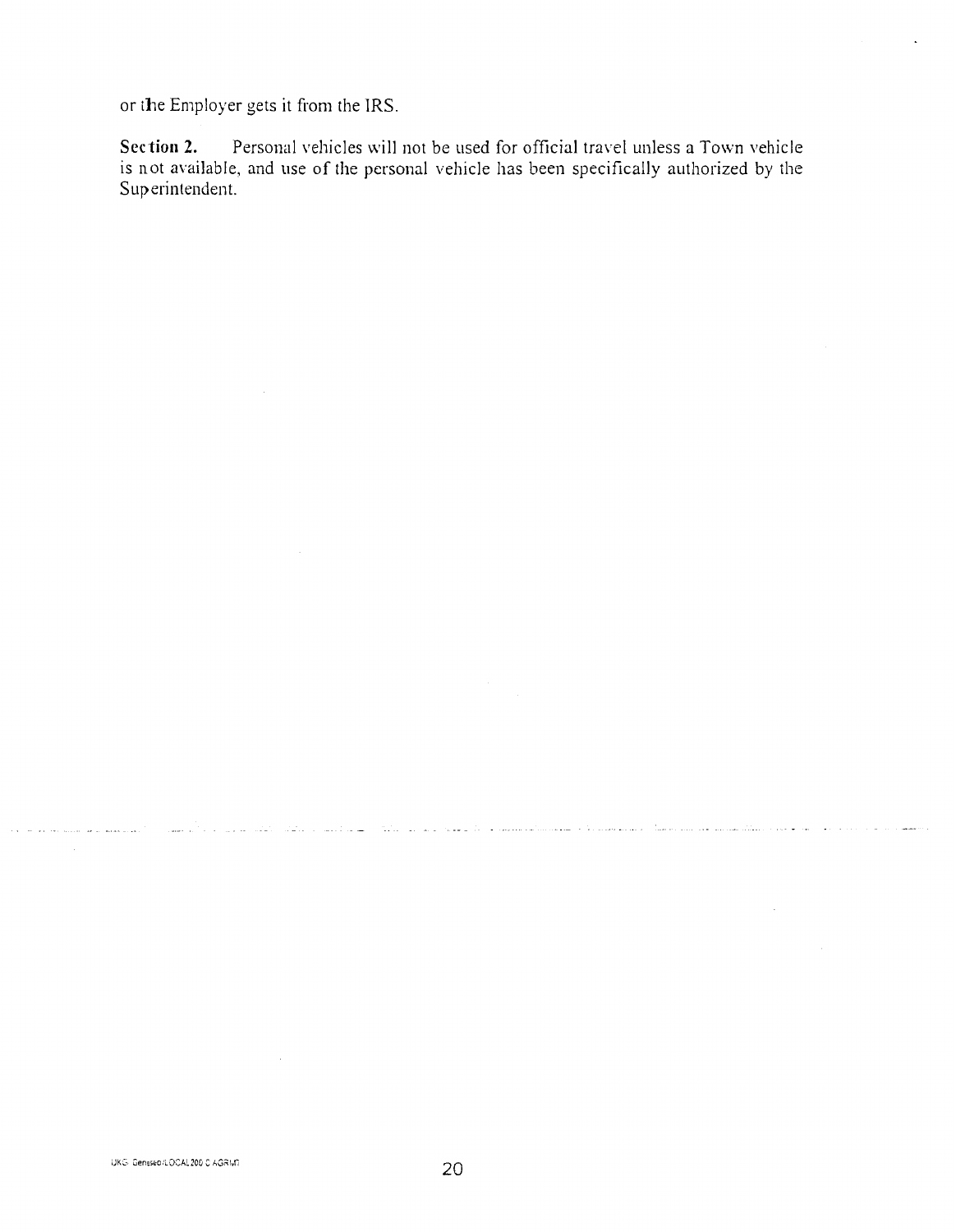#### ARTICLE 24 - MEETING TIME

#### **Section** 1. All meetings of SEIU Local 200-C will be held during non-working hours

#### ARTICLE 25 - SEVERABILITY

**Section 1.** In the event that any provision of this Agreement between the parties shall be held by operation of law or by a court to be unenforceable, the remainder of the provisions of such Agreement shall not be affected thereby but shall be continued in full force and effect. It is further agreed that in the event any provision is finally declared to be invalid or unenforceable, the parties shall meet within thirty (30) days of written notice by either party to the other to negotiate concerning the modification or revision of such clause or clauses.

#### ARTICLE 26 - LEGISLATIVE APPROVAL

**Section** 1. IT IS AGREED BY AXD BETWEEN THE PARTIES THAT ANY PROVISION OF THIS AGREEMENT REQUIRING LEGISLATIVE ACTION TO PERMIT ITS IMPLEMENTATION BY AMENDMENT OF LAW PROVIDING THE ADDITIONAL FUNDS THEREFORE SHALL NOT BECOME EFFECTIVE UNTIL THE APPROPRIATE LEGISLATIVE BODY HAS GIVEN APPROVAL.

#### ARTICLE 27 - TERM OF AGREEMENT

This Agreement is the result of negotiations between the parties covering the entire field of collective bargaining and wholly satisfies their obligations for the duration of this Agreement under all laws requiring them to bargain upon the parties hereto, their heirs, executors, administrators, successors, et al. This Agreement shall be in full force and effect as of January 1, 2003, and up to and including December 31, 2004. Thereafter, if neither party series written nolice to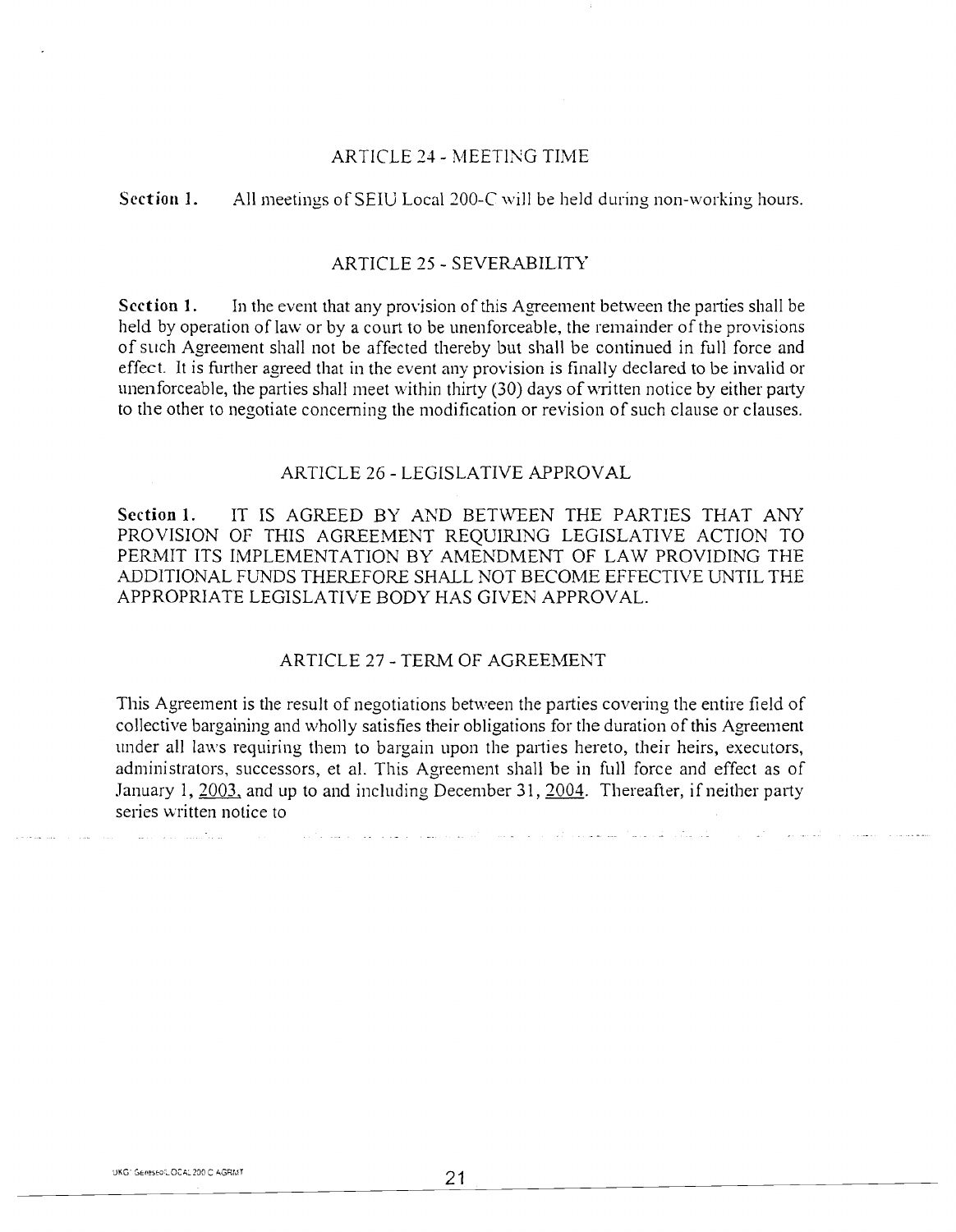the oher party ninety (90) days prior to the day of expiration of this Agreement, it shall automatically continue from year to-year.

SERVICE EMPLOYEES INTERNATIONAL UNION LOCAL NO. 200-C, AFL-CIO

nald Kolia /  $By:$ 

 $Bv:$ 

FOR THE UNION: FOR THE EMPLOYER:

TOWN OF GENESEO

By: Alestifluma

اللباء والأواريب التواري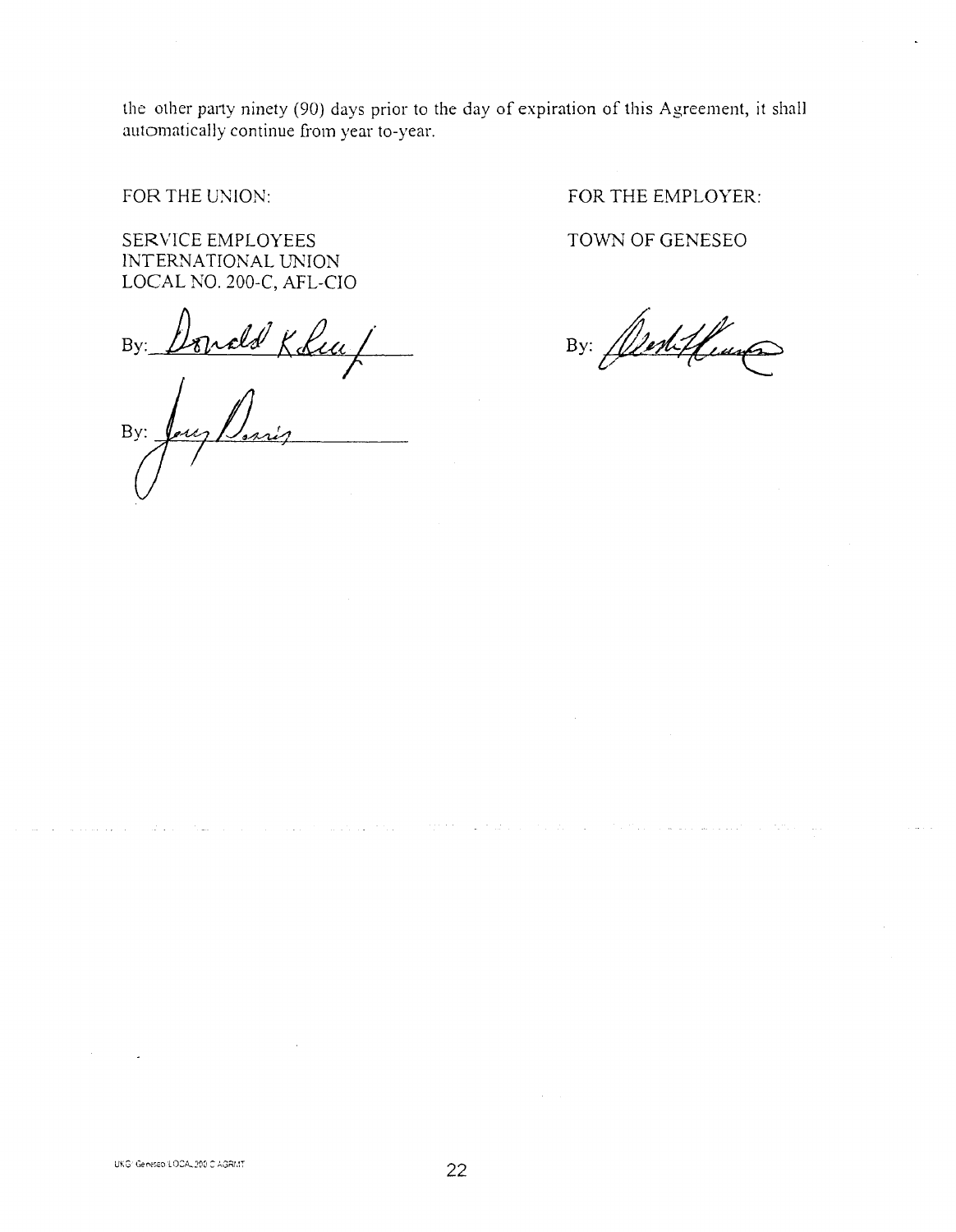#### APPENDIX **A**

#### Wages

- 1. All members of the bargaining unit will receive a three percent  $(3%)$ increase effective January 1,  $2003$ .
- 2. All members of the bargaining unit will receive a three percent  $(3\%)$ increase effective January **1,2004.**
- 3. All members of the bargaining unit will receive a three percent  $(3%)$ increase effective January 1, 2005.
- 4. Employees hired on or after January 1, 2002 will be paid:

| Starting rate:      | 14.90 |
|---------------------|-------|
| After 6 months:     | 15.40 |
| 1 to $1 - 1/2$      | 15.90 |
| $1-1/2$ to 2 years: | 16.40 |
| Regular Rate:       | 16.90 |

Employees who have prior experience may be hired at any one of the above rates the Highway Superintendent deems appropriate, but such rate shall not be in excess of the Regular Rate, as provided above.

**College** 

5. Effective with his appointment, the employee holding the Deputy Superintendent title will be paid at least twenty-five (\$.25) cents per hour in addition to his contractual rate.

 $\mathcal{L}(\mathbf{x})$  and  $\mathcal{L}(\mathbf{x})$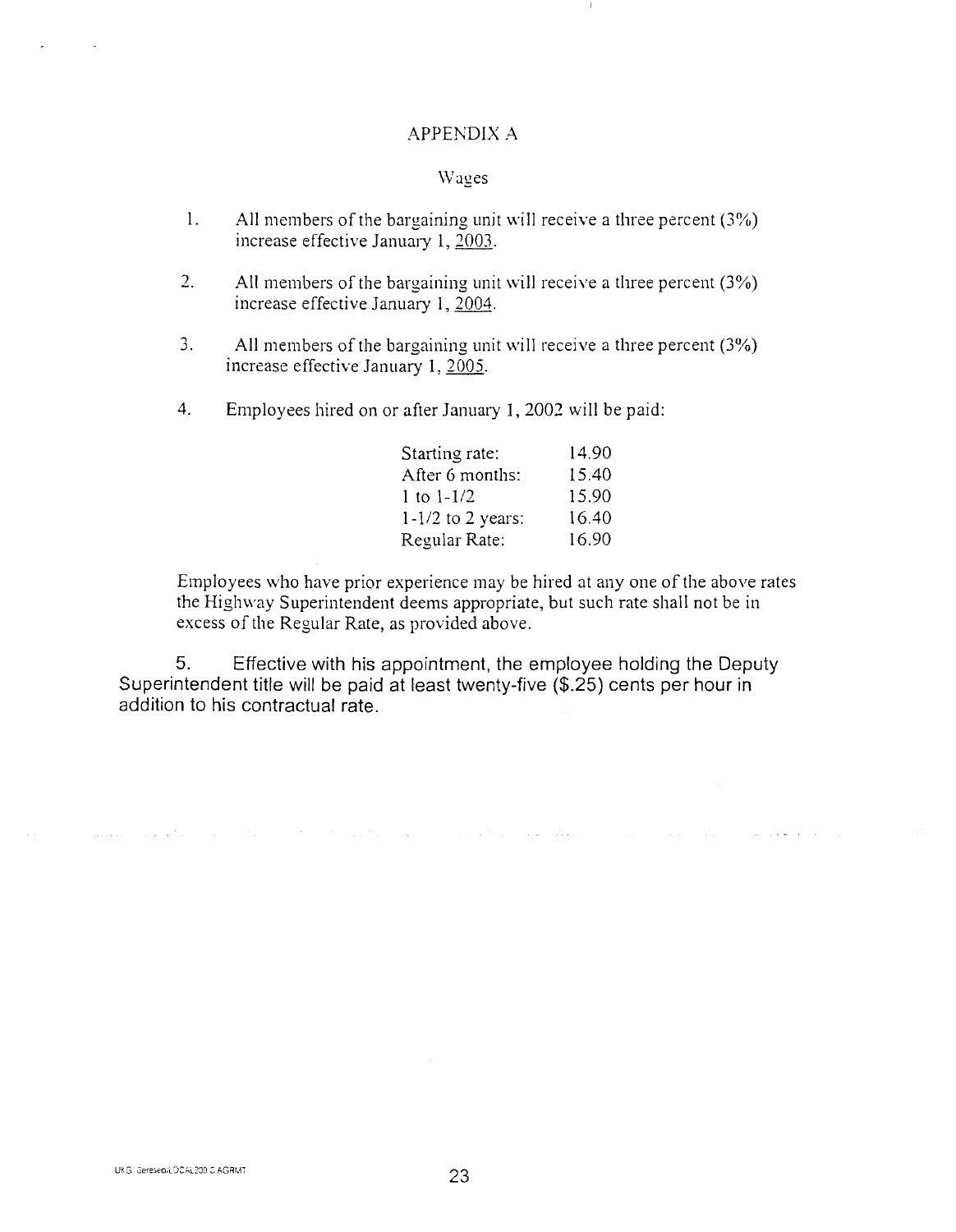#### APPENDIX B

#### **UNSAFE EQUIPMENT REPORT**

# **Town of Geneseo Highway Department**

Pursuant to Article 20, Section 1 of the Collective Bargaining Agreement, this s a written report of unsafe equipment, as follows:

| Vehicle:                                                                                                                                    |                                                                                                                    |
|---------------------------------------------------------------------------------------------------------------------------------------------|--------------------------------------------------------------------------------------------------------------------|
| Vehicle Number:                                                                                                                             | Date of Occurrence:                                                                                                |
| Problem:                                                                                                                                    |                                                                                                                    |
| .<br>In the Concert selection of the Home of the Concert of the Concert Concert of the Concert of the Concert of the Concert of the Concert | .<br>1980 - Marie Leonard Hammer, mengana dan bertama dalam bertama di termasukan semanja dan bertama dalam kemasa |
|                                                                                                                                             |                                                                                                                    |
| Acknowledged: Highway Superintendents Signature Date Received: _________________                                                            |                                                                                                                    |
| Superintendents Inspection Report:<br><u> Letticle</u> is safe to operate                                                                   |                                                                                                                    |
|                                                                                                                                             | Vehicle is unsafe to operate                                                                                       |
| If disagree, date submitted to Town Supervisor: ________________________________                                                            |                                                                                                                    |
|                                                                                                                                             |                                                                                                                    |

 $\mathbb{Z}^2$  .  $\mathbb{Z}^2$ 

 $\sim$   $\sim$   $\sim$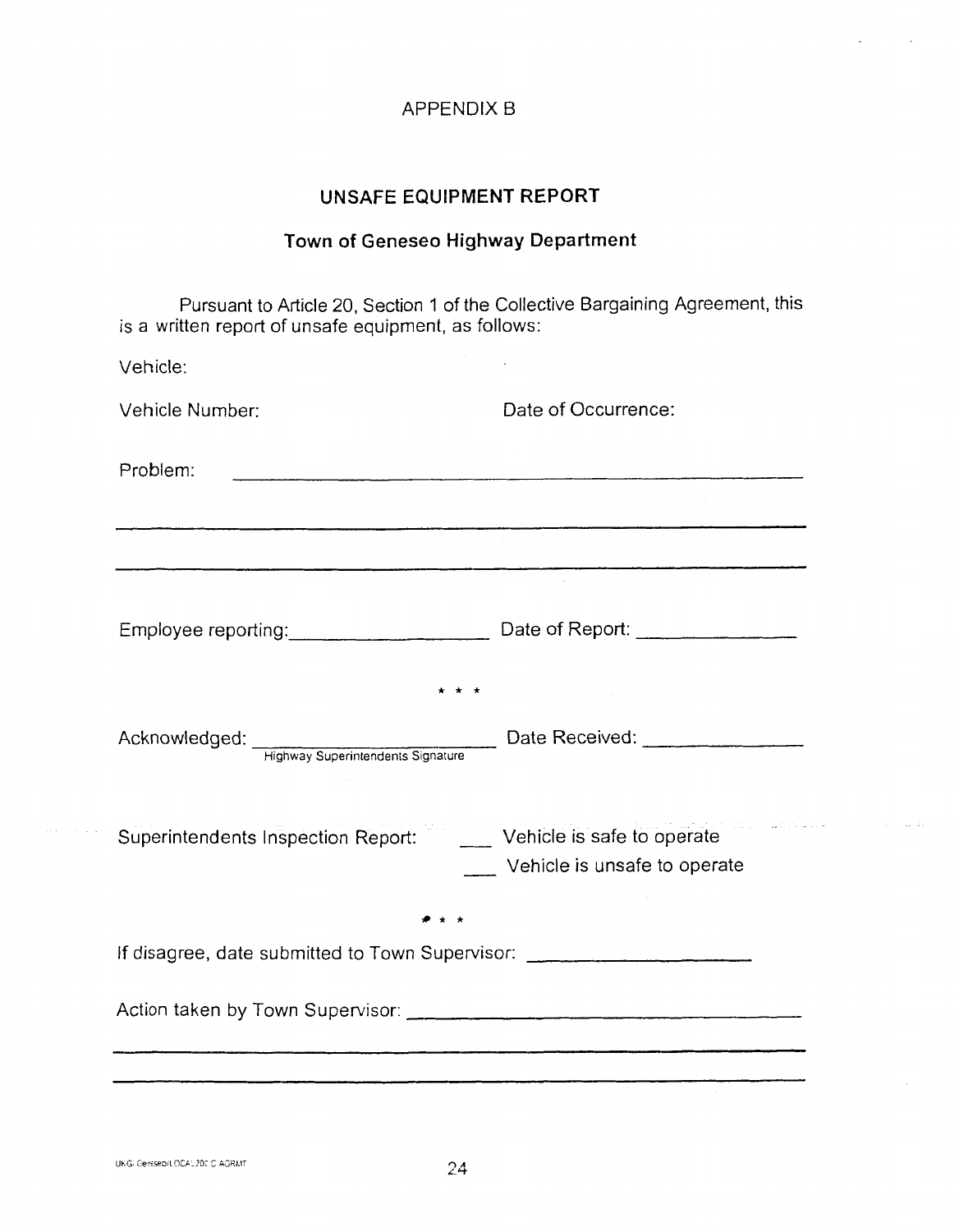(Please make copy and retain for Union records)

 $\bar{\mathcal{A}}$ 

J.

 $\sim$   $\sim$  $\sim$ 

 $\frac{1}{2} \left( \frac{1}{2} \right)^2$ 

 $\mathcal{L}^{\mathcal{L}}$ 

 $\label{eq:3.1} \Psi_{\rm{eff}} = \frac{1}{2} \left( \frac{1}{2} \frac{1}{\sqrt{2}} \right) \left( \frac{1}{2} \frac{1}{\sqrt{2}} \right)$ 

 $\label{eq:2.1} \mathcal{L}_{\mathcal{A}}(\mathcal{A}) = \mathcal{L}_{\mathcal{A}}(\mathcal{A}) = \mathcal{L}_{\mathcal{A}}(\mathcal{A}) = \mathcal{L}_{\mathcal{A}}(\mathcal{A}) = \mathcal{L}_{\mathcal{A}}(\mathcal{A}) = \mathcal{L}_{\mathcal{A}}(\mathcal{A}) = \mathcal{L}_{\mathcal{A}}(\mathcal{A})$ 

 $\sim$